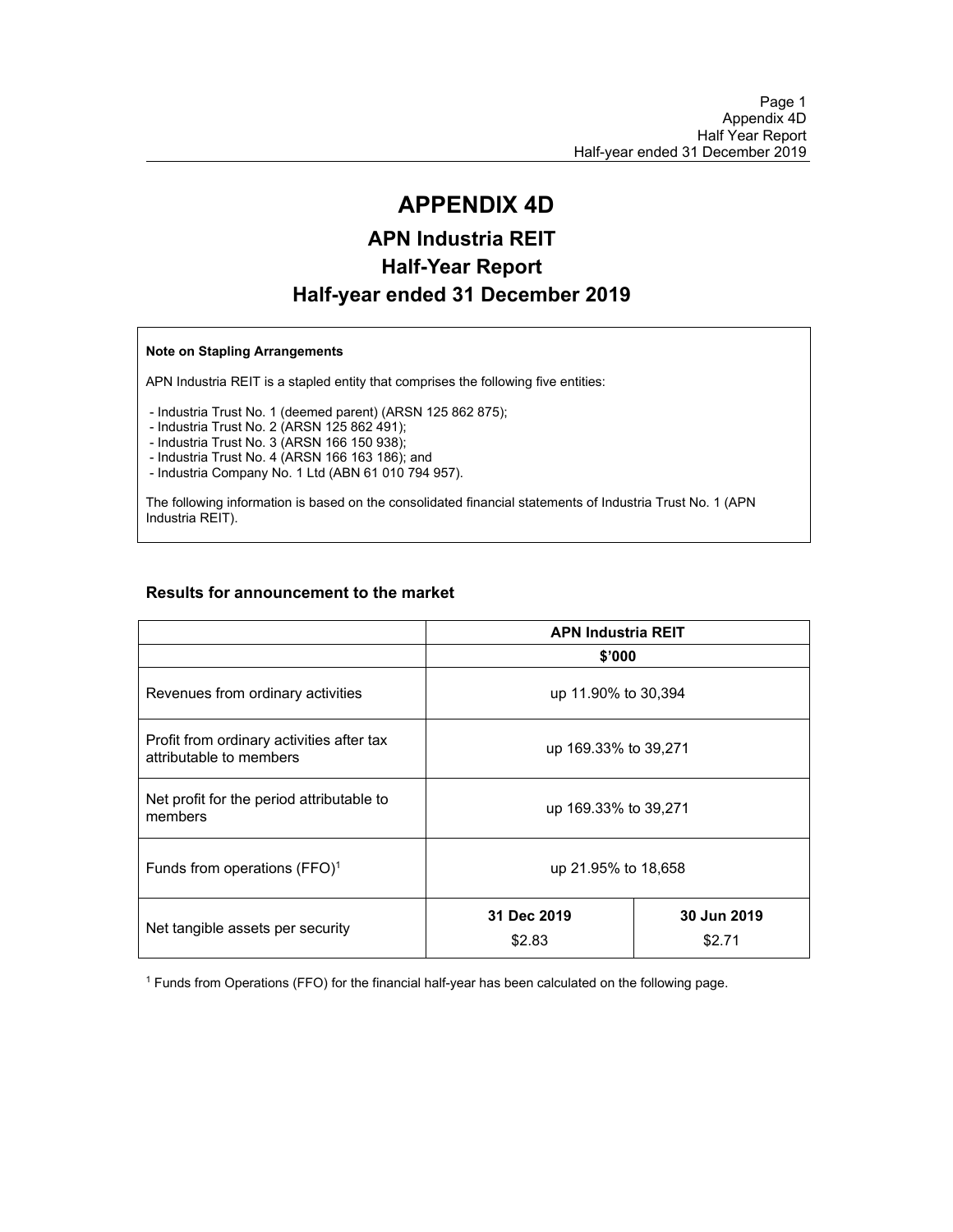| <b>Funds From Operations (FFO)</b>                              |                       |                       |
|-----------------------------------------------------------------|-----------------------|-----------------------|
|                                                                 | 31 Dec 2019<br>\$'000 | 31 Dec 2018<br>\$'000 |
| Net profit attributable to securityholders                      | 39.271                | 14.581                |
| Adjusted for:                                                   |                       |                       |
| Amortisation of borrowing costs<br>$\qquad \qquad \blacksquare$ | 123                   | 200                   |
| Amortisation of leasing costs and rent-free adjustments         | 2,161                 | 1,866                 |
| Straight line lease revenue recognition                         | (1,277)               | (1,699)               |
| Net loss/(profit) on change in fair value of:                   |                       |                       |
| Investment properties                                           | (21, 466)             | (1,049)               |
| Right of use asset                                              | (202)                 |                       |
| Derivatives                                                     | (175)                 | 574                   |
| Deferred tax expense                                            | 223                   | 827                   |
| <b>FFO</b>                                                      | 18,658                | 15,300                |
|                                                                 |                       |                       |
| Key financial metrics                                           |                       |                       |
| Distributions declared (\$'000)                                 | 16,563                | 13,842                |
| Distributions per security (cents per security)                 | 8.75                  | 8.50                  |
| FFO payout ratio (%)                                            | 86.03%                | 90.47%                |

#### **Other Information**

| <b>Distributions</b>                                                                                   | <b>Amount per security</b><br>(cents)                                                                 | \$'000 |
|--------------------------------------------------------------------------------------------------------|-------------------------------------------------------------------------------------------------------|--------|
| Quarter ended 30 Sep 2019 (181,153,430 units on issue)                                                 | 4.3750                                                                                                | 7,926  |
| Quarter ended 31 Dec 2019 (197,426,019 units on issue)                                                 | 4.3750                                                                                                | 8,637  |
|                                                                                                        | 8.7500                                                                                                | 16,563 |
| Previous corresponding period                                                                          | 8.5000                                                                                                | 13,842 |
| Record date for determining entitlements to the<br>distribution                                        | 31 December 2019                                                                                      |        |
| Details of any distribution reinvestment plan in operation                                             | The Group has a distribution<br>reinvestment plan (DRP) in place. The<br>DRP is not currently open.   |        |
| Last date for receipt of an election notice for participation<br>in any distribution reinvestment plan | Eligible securityholders may elect to<br>participate in the plan in accordance<br>with the DRP Rules. |        |

Note: Franked amount per unit is not applicable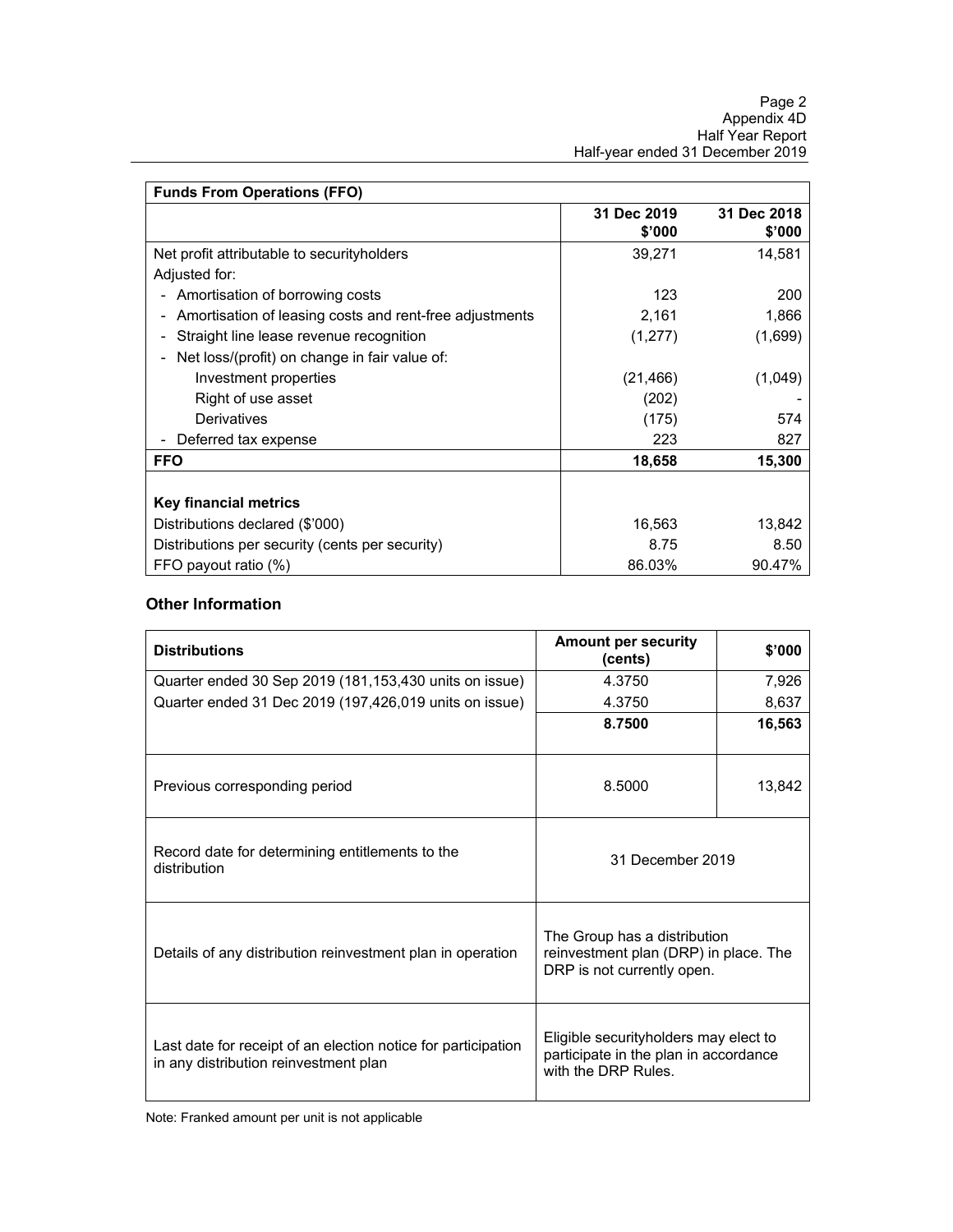#### **For further details, please refer to the following documents:**

- **Directors' Report and Condensed Financial Statements (attached)**
- Half-year Results Announcement (separate ASX release)
- **Investor presentation (separate ASX release)**

ahurchic

Chantal Churchill Company Secretary

19 February 2020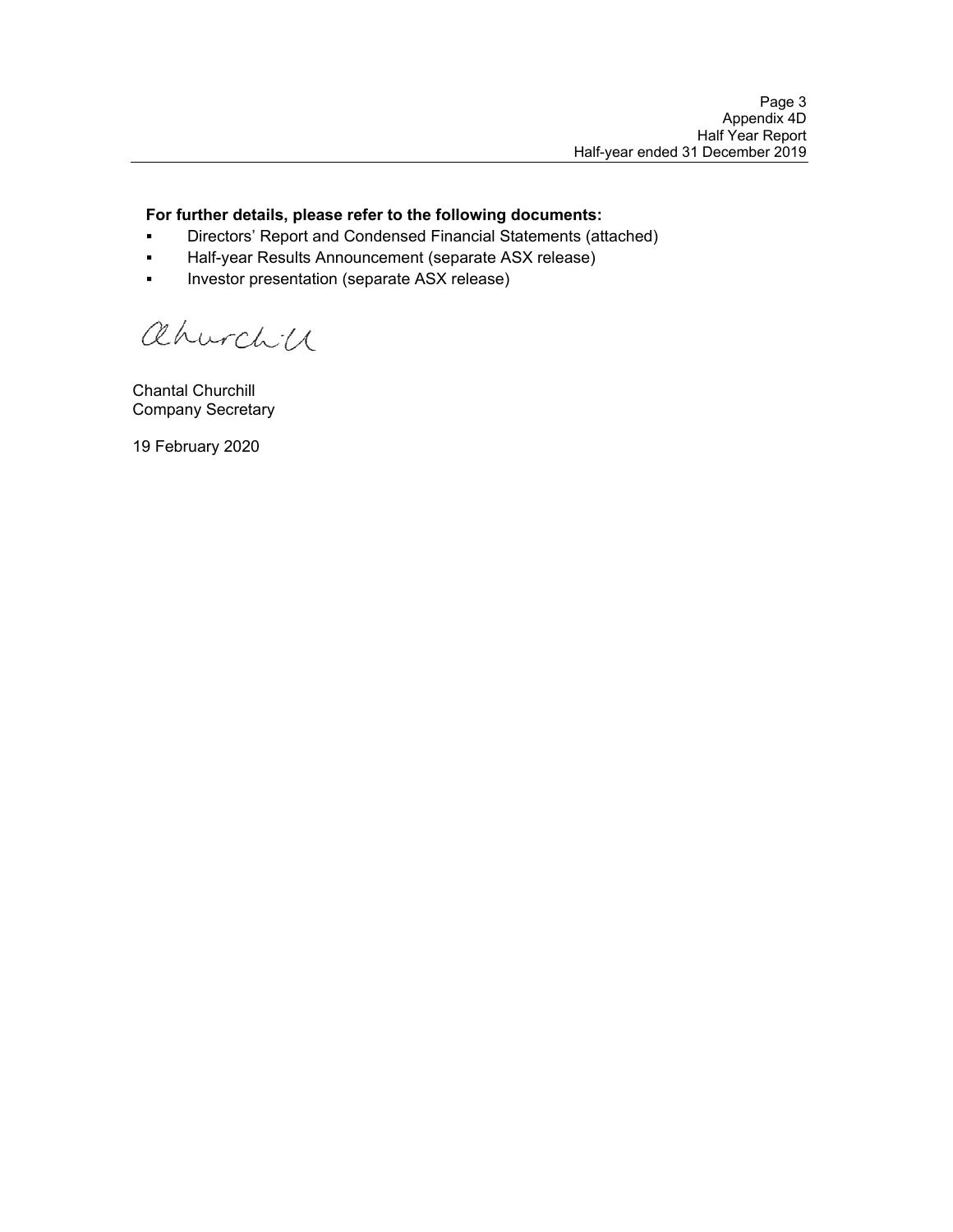# 'APN Industria REIT' being

Industria Trust No. 1 and its Controlled Entities ARSN 125 862 875

Interim Financial Report for the half-year ended 31 December 2019

#### **Stapling arrangement**

APN Industria REIT was established in December 2013 by stapling the securities of the following entities:

- Industria Trust No. 1
- Industria Trust No. 2
- Industria Trust No. 3
- Industria Trust No. 4, and
- Industria Company No. 1 Ltd

These consolidated financial statements represent the consolidated results of APN Industria REIT for the half-year ended 31 December 2019.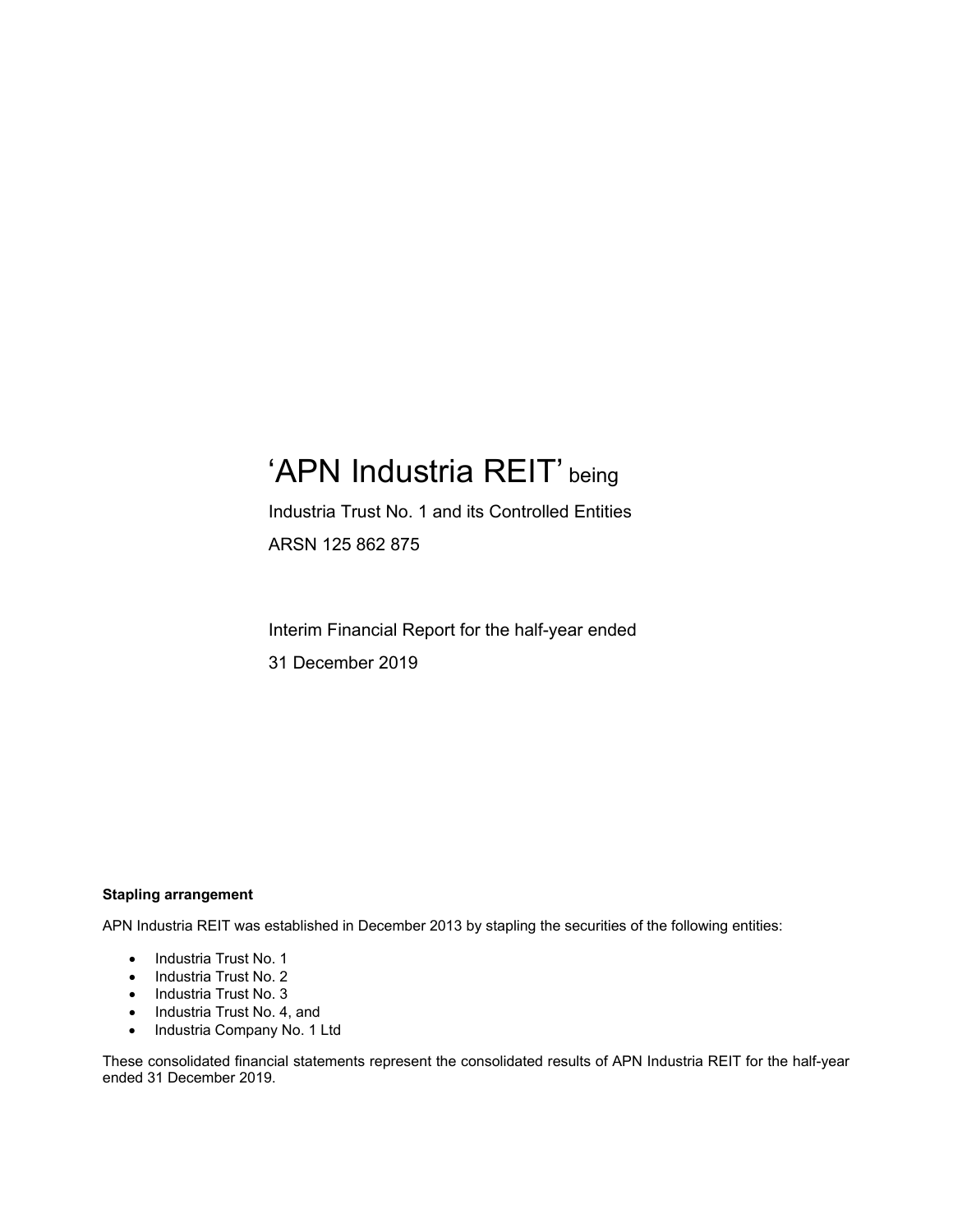# **Contents**

| Directors' report                                                                 |    |
|-----------------------------------------------------------------------------------|----|
| Auditor's independence declaration                                                | 5  |
| Independent auditors report                                                       | 6  |
| Directors' declaration                                                            | 8  |
| Condensed consolidated statement of profit or loss and other comprehensive income | 9  |
| Condensed consolidated statement of financial position                            | 10 |
| Condensed consolidated statement of changes in equity                             | 11 |
| Condensed consolidated statement of cash flows                                    | 12 |
| Notes to the condensed consolidated financial statements                          | 13 |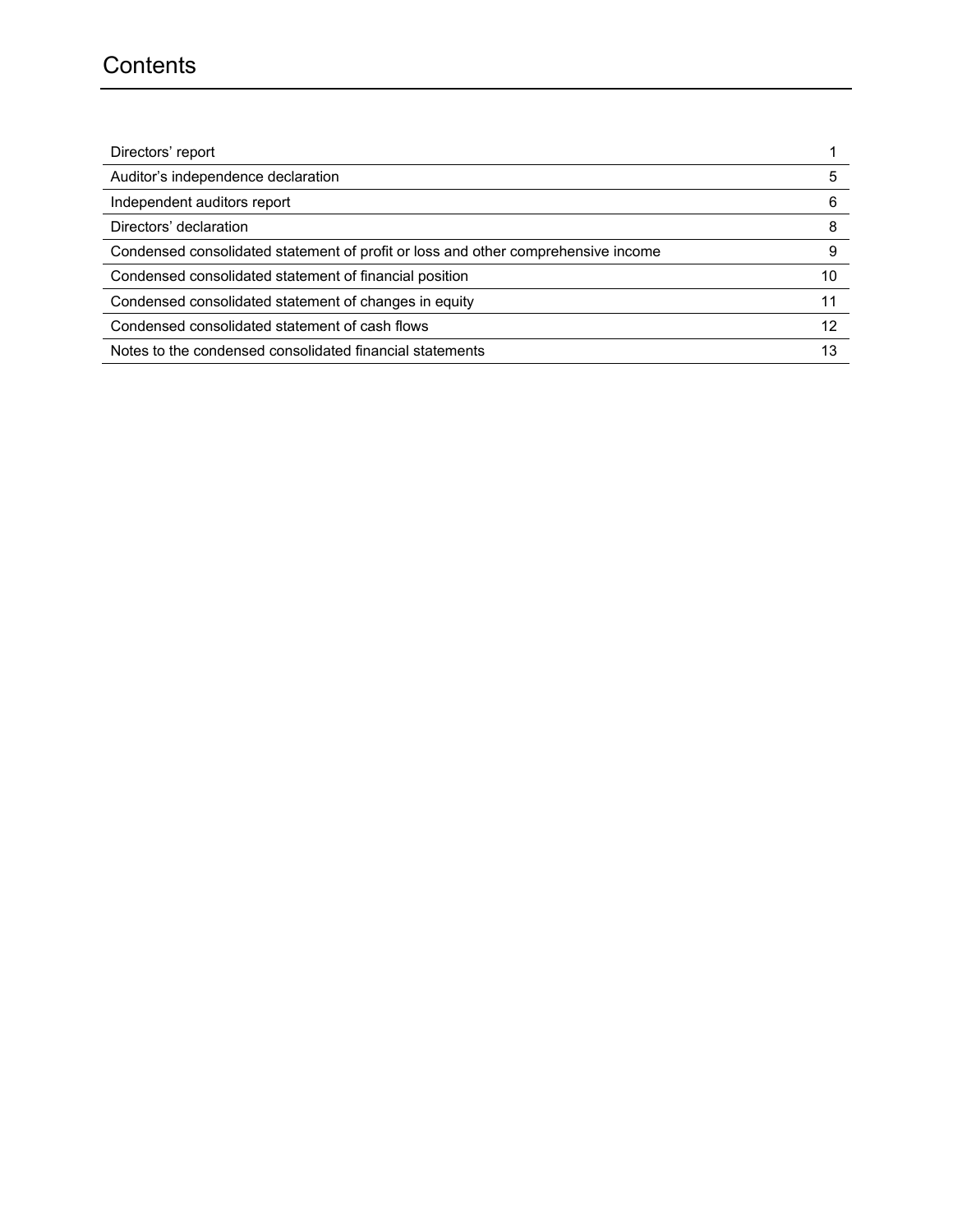# Directors' report

The directors of APN Funds Management Limited ("APN FM"), the Responsible Entity of Industria Trust No. 1 (the "Trust"), present the interim financial report on the consolidated entity (the "Group"), being Industria Trust No. 1 and its controlled entities, for the half-year ended 31 December 2019. The Trust is one of five entities that together comprise the stapled entity APN Industria REIT which is listed on the Australian Securities Exchange ("ASX") (ASX Ticker: "ADI").

In order to comply with the provisions of the *Corporations Act 2001*, the directors report as follows:

#### **Information about the directors**

The following persons were directors of the Responsible Entity during the half-year and up to the date of this report:

| Geoff Brunsdon AM<br><b>Howard Brenchley</b> | Chairman and Independent Director<br>Independent Director                       |
|----------------------------------------------|---------------------------------------------------------------------------------|
| Jennifer Horrigan                            | Independent Director                                                            |
| Michael Johnstone                            | Independent Director                                                            |
| Michael Groth                                | Resigned as Alternate Director for Howard Brenchley effective 2 July 2019       |
| Joseph De Rango                              | Appointed as Alternate Director for Howard Brenchley effective 1 September 2019 |

#### **Principal activities**

The Group is a registered managed investment scheme domiciled in Australia. The principal activity of the Group is investment in income producing business park properties and industrial warehouses within Australia.

There has been no significant change in the activities of the Group during the half year.

The Group did not have any employees during the period.

#### **Review of operations**

The results of the operations of the Group are disclosed in the condensed consolidated statement of profit or loss and other comprehensive income. A summary of APN Industria REIT's results for the financial period is as follows:

|                                                                                         | Half-year ended<br><b>31 December 2019</b><br>\$'000 | Half-year ended<br><b>31 December 2018</b><br>\$'000 |
|-----------------------------------------------------------------------------------------|------------------------------------------------------|------------------------------------------------------|
| Net rental income                                                                       | 24,346                                               | 21,487                                               |
| Operating expenses                                                                      | (2, 552)                                             | (2, 343)                                             |
| Net profit before interest, tax and other items                                         | 21,794                                               | 19,144                                               |
|                                                                                         |                                                      |                                                      |
| Net fair value gain / (loss) on investment properties                                   | 21,466                                               | 1,049                                                |
| Net fair value gain / (loss) on investment properties - right-of-<br>use ("ROU") assets | 202                                                  |                                                      |
| Fair value (loss) / gain on derivatives                                                 | 175                                                  | (574)                                                |
| Net interest expense                                                                    | (4, 143)                                             | (4,211)                                              |
| Net profit / (loss) before tax                                                          | 39,494                                               | 15,408                                               |
| Income tax expense - deferred                                                           | (223)                                                | (827)                                                |
| Statutory net profit / (loss)                                                           | 39.271                                               | 14,581                                               |

The Responsible Entity uses the Group's Funds from Operations ("FFO") as the key performance indicator and returns to securityholders.

FFO adjusts statutory net profit / (loss) for certain items that are non-cash, unrealised or capital in nature, in line with the guidelines established by the Property Council of Australia. Statutory net profit / (loss) is determined in accordance with Australian Accounting Standards and includes a number of non-cash items including fair value movements, straight line lease accounting adjustments and amortisation of borrowing and leasing costs and incentives.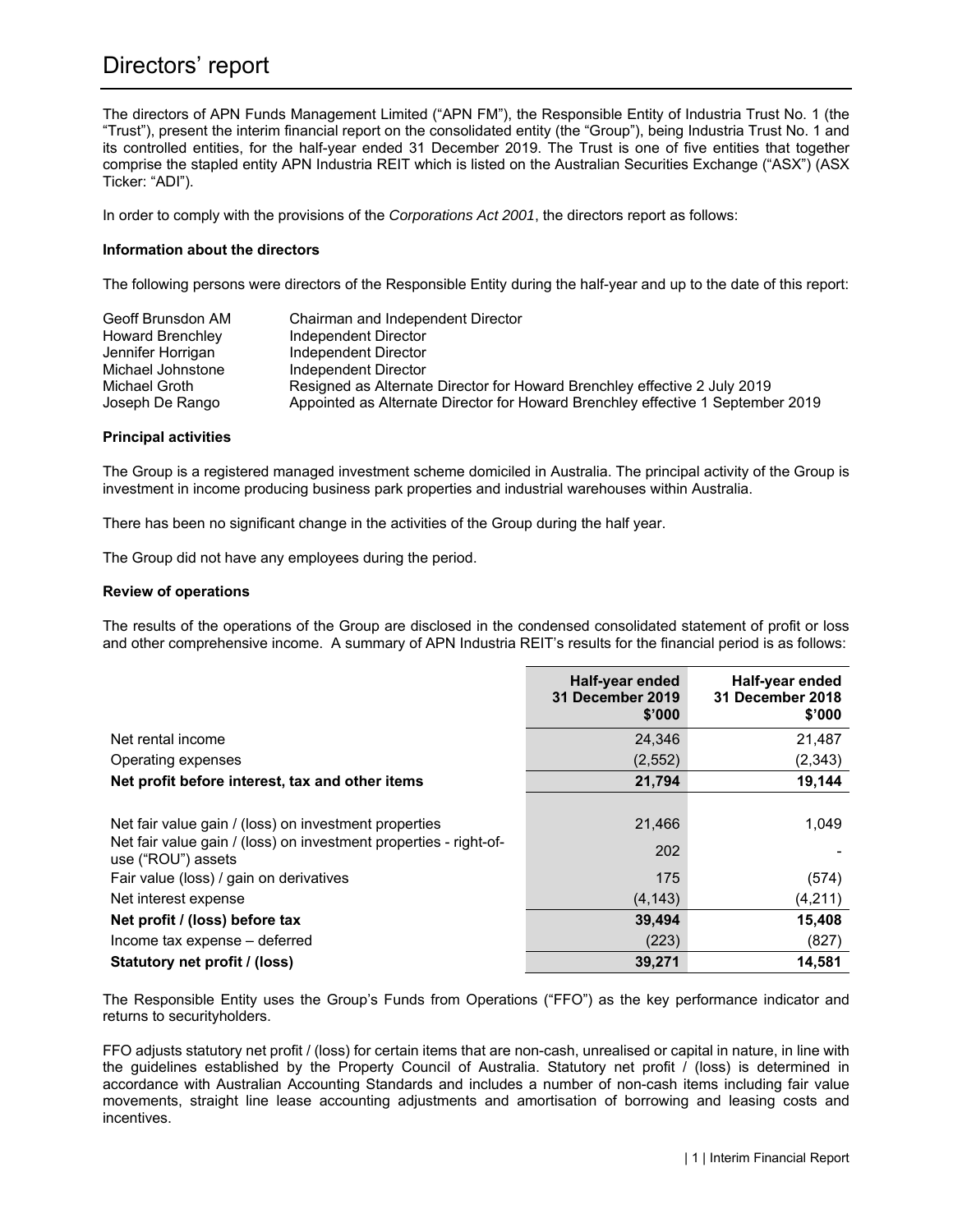A reconciliation of statutory net profit / (loss) to FFO is outlined as follows:

#### **Funds from Operations**

|                                                                                            | Half-year ended<br><b>31 December 2019</b><br>\$'000 | Half-year ended<br>31 December 2018<br>\$'000 |
|--------------------------------------------------------------------------------------------|------------------------------------------------------|-----------------------------------------------|
| Statutory net profit / (loss) for the period                                               | 39,271                                               | 14,581                                        |
| Adjusted for:                                                                              |                                                      |                                               |
| Add back amortised borrowing costs                                                         | 123                                                  | 200                                           |
| Add back amortised leasing costs and rent-free adjustments                                 | 2,161                                                | 1,866                                         |
| Reversal of straight line lease revenue recognition                                        | (1, 277)                                             | (1,699)                                       |
| (Reversal) / add back of fair value (gain) / loss on investment<br>properties              | (21, 466)                                            | (1,049)                                       |
| (Reversal) / add back of fair value (gain) / loss on investment<br>properties - ROU assets | (202)                                                |                                               |
| Reversal of fair value loss / (gain) on derivatives                                        | (175)                                                | 574                                           |
| Add back / (deduct) income tax expense / (benefit)                                         | 223                                                  | 827                                           |
| <b>FFO</b>                                                                                 | 18,658                                               | 15,300                                        |
| Key financial performance metrics:                                                         |                                                      |                                               |
| FFO per security (cents)                                                                   | 10.17c                                               | 9.40c                                         |
| Distributions per security (cents)                                                         | 8.75 c                                               | 8.50c                                         |
| Payout Ratio (Distribution per security / FFO per security)                                | 86.03%                                               | 90.47%                                        |
| Statutory earnings per security (cents per security)                                       | 21.41 c                                              | 8.95 c                                        |
| Weighted average securities on issue (thousands)                                           | 183,433                                              | 162,840                                       |
| Securities on issue (thousands)                                                            | 197,426                                              | 162,840                                       |
| Distributions declared (thousands)                                                         | \$16,563                                             | \$13,842                                      |

The Statutory Net Profit for the period was \$39.27 million, \$24.69 million higher than the prior period; and total Funds from Operations was \$18.66 million, an increase of \$3.36 million. The key drivers of this result included:

- ‐ Organic growth from contracted leases with fixed growth;
- ‐ Additional rental revenue from properties recently acquired;
- ‐ A \$25.5 million increase in property valuations over prior book values (this is the primary difference between statutory net profit and FFO).

#### **Net tangible assets, asset valuations, and market outlook**

The value of each asset in the property portfolio was reviewed by the Directors as at 31 December 2019. The Valuation Policy stipulates that independent valuations are required when the Board forms the view that there has been a material change in the value of the property, defined as a movement greater than a 5% differential to the book value. Independent valuations are also to be undertaken when the Board forms the view that there are specific underling risks or opportunities that require the expertise and independence of an external valuer to opine on value; and an independent valuation must be completed at least once every three years.

Independent valuations were undertaken for the following properties:

- ‐ Industrial: 1 3 Westrac Drive, Tomago
- ‐ Industrial: 140 Sharps Road, Tullamarine
- Industrial: 34 Australis Drive, Derrimut
- ‐ Industrial: 89 West Park Drive, Derrimut
- ‐ Industrial: 32 40 Garden Street, Kilsyth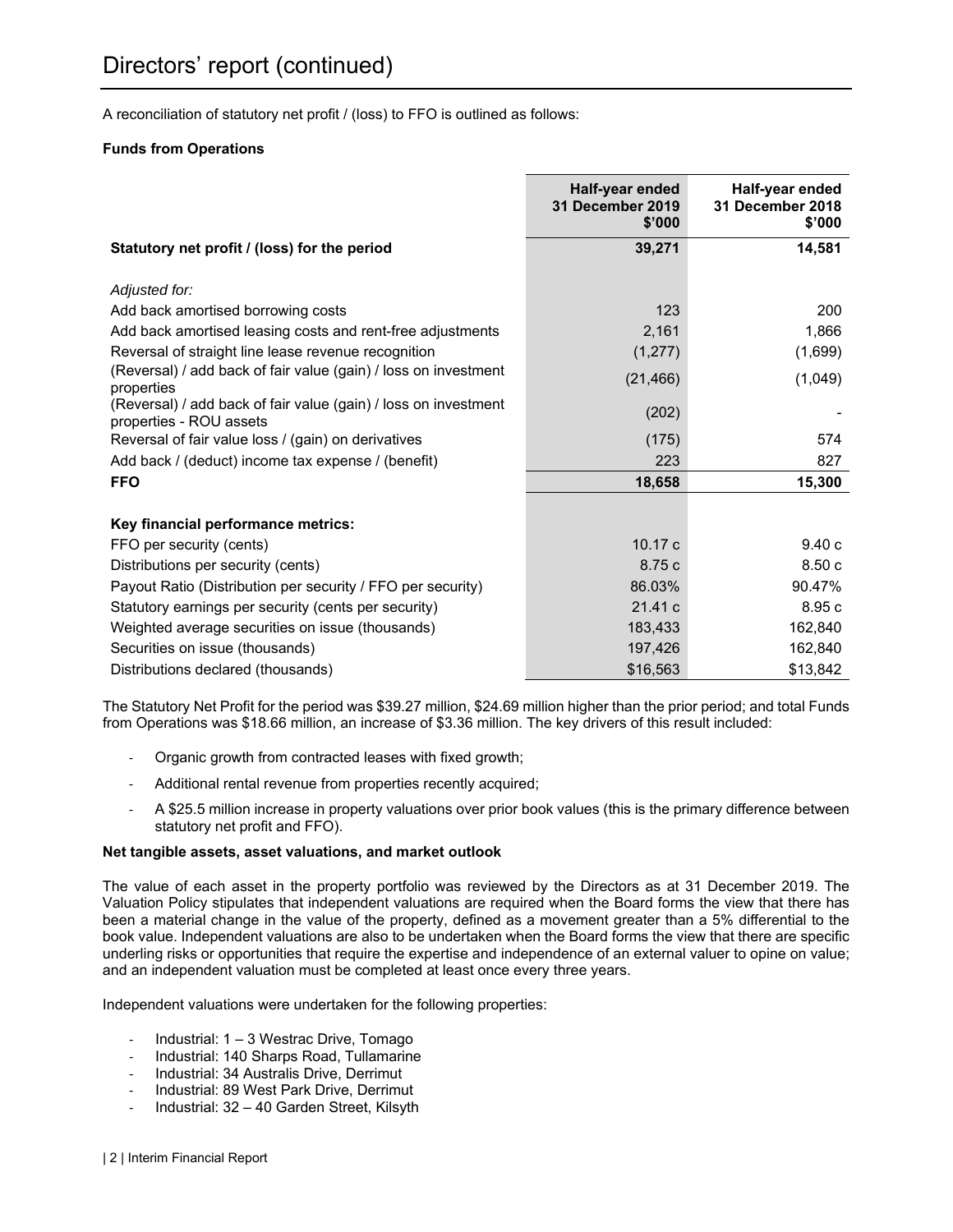- ‐ Industrial: 80 96 South Park Drive, Dandenong South
- ‐ Office: 1A Homebush Bay Drive, Rhodes ("Rhodes Building A")

Conditions in the major industrial markets have had an extended period of strength as yields have fallen (resulting in rising value), and rental growth being reported across most sub-markets. Demand for assets is unsurpassed as domestic and offshore investors seek to deploy vast amounts of capital into the industrial sector.

Values for the industrial assets in the portfolio rose from \$302.5 million to \$330.85 million, driven by rising rents and falling capitalisation rates – which reduced by an average of 26 basis points.

Metropolitan office markets have also continued to perform well. Infrastructure investment in road and rail connectivity will reduce travel times, congestion and provide better access to key employment nodes – and metropolitan markets such as Rhodes will be beneficiaries of this investment. Sales activity across the metropolitan office market has been robust as investors seek to capitalise in the current low interest rate environment, and this has resulted in cap rates falling further.

The Directors considered it prudent to independently value Rhodes Building A, largely due to the known departure of the major tenant (Link Market Services) at lease expiry in September 2021. The independent valuer made revised assumptions on capital expenditure at lease expiry, market rents and growth, incentives, and the capitalisation rate. The impact of the change in assumptions, and market conditions, was that the valuation fell from \$110.5 million to \$108.0 million.

The valuation outcomes, combined with other fair value adjustments associated with derivatives and acquisition costs (such as stamp duty), resulted in Net Tangible Assets per security increasing 12 cents to \$2.83.

#### **Leasing**

29 leasing transactions over ~4,900 square metres were completed during the period. Given much of the portfolio is fully leased, the majority of the leasing activity was at Brisbane Technology Park (BTP). The on-site management team continued to engage with current and prospective tenants to deliver workspace solutions ranging from 10 to 710 square metres, underpinning the cash generation from the properties at BTP.

#### **Distributions**

Distributions of \$16,563,000 were declared by the Group during the half-year ended 31 December 2019 (31 December 2018: \$13,842,000).

For full details of distributions paid and/or payable during the half-year, refer to note 6 of the condensed consolidated financial statements.

#### **Auditor's independence declaration**

A copy of the external auditor's independence declaration, as required under section 307C of the *Corporations Act 2001* is set out on page 5.

#### **Matters subsequent to the end of the financial period**

On 29 January 2020, an extension of an existing debt facility to June 2022 from an incumbent financier was approved, which included a \$10 million increase in the facility limit.

There has not been any other matter or circumstance occurring subsequent to the end of the half-year that has significantly affected, or may significantly affect, the operations of the Group, the results of the Group, or the state of affairs of the Group in future financial periods.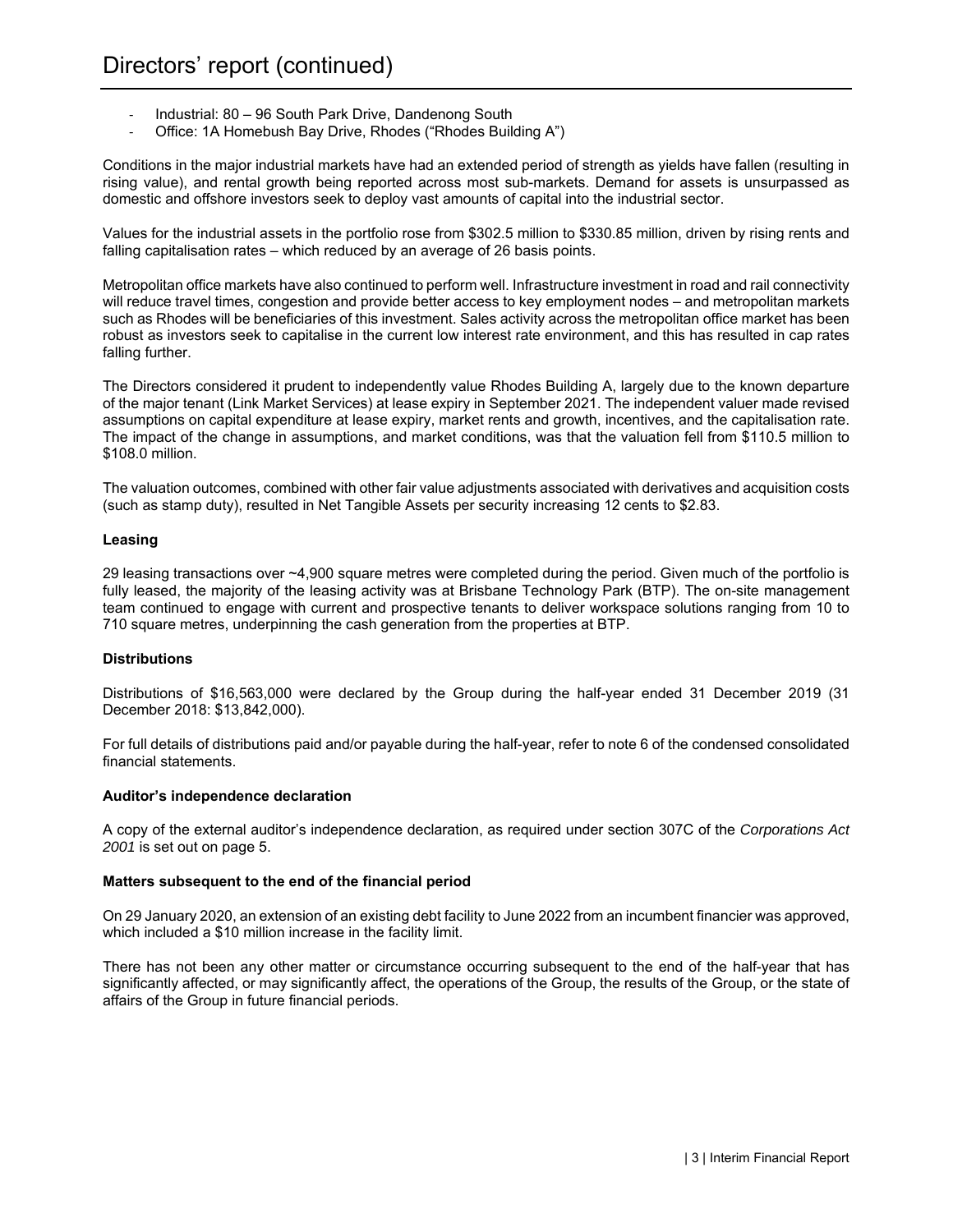#### **Rounding of amounts**

The Group is an entity of the kind referred to in *ASIC Corporations (Rounding in Financials/Directors' Reports) Instrument 2016/191*, dated 24 March 2016, and in accordance with that Corporations Instrument, amounts in the directors' report and the interim financial report have been rounded to the nearest thousand dollars, unless otherwise stated.

Signed in accordance with a resolution of the directors of the Responsible Entity made pursuant to s.306(3) of the *Corporations Act 2001*.

On behalf of the directors

Geoff Brunsdon AM **Director** Melbourne, 19 February 2020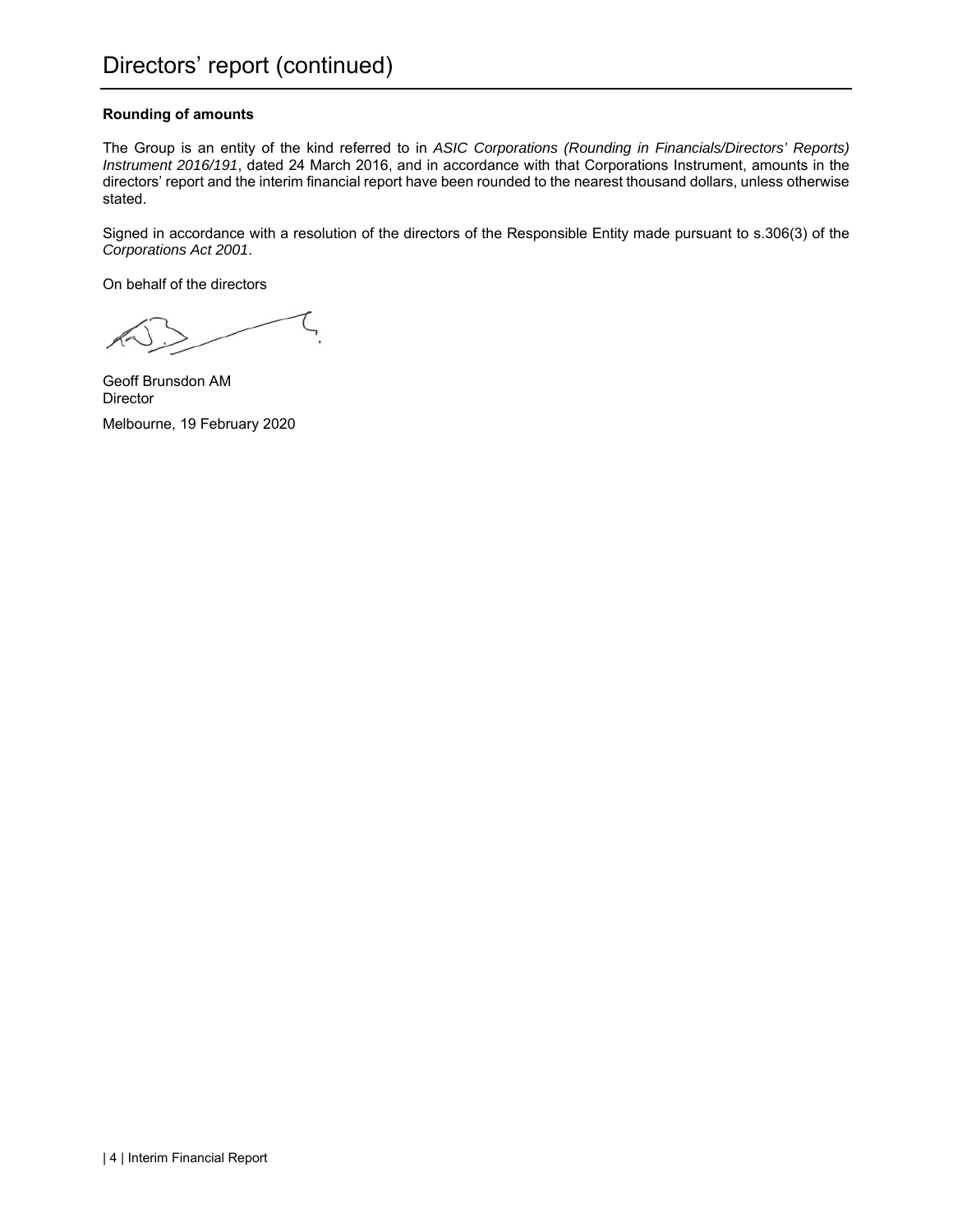# **Deloitte.**

Deloitte Touche Tohmatsu ABN 74 490 121 060

550 Bourke Street Melbourne VIC 3000 GPO Box 78 Melbourne VIC 3001 Australia

Tel: +61 3 9671 7000 Fax: +61 3 9671 7001 www.deloitte.com.au

19 February 2020

The Board of Directors APN Funds Management Limited Level 30, 101 Collins Street MELBOURNE VIC 3000

Dear Board Members

#### **Independence Declaration – APN Industria REIT**

In accordance with section 307C of the Corporations Act 2001, I am pleased to provide the following declaration of independence to the directors of APN Funds Management Limited, the Responsible Entity, regarding the half-year financial report for APN Industria REIT.

As lead audit partner for the review of the financial statements of APN Industria REIT for the financial half-year ended 31 December 2019, I declare that to the best of my knowledge and belief, there have been no contraventions of:

- (i) the auditor independence requirements of the Corporations Act 2001 in relation to the review; and
- (ii) any applicable code of professional conduct in relation to the review.

Yours sincerely

Redthe Take Taketa

DELOITTE TOUCHE TOHMATSU

Neil Brown Partner Chartered Accountants

Liability limited by a scheme approved under Professional Standards Legislation. Member of Deloitte Asia Pacific Limited and the Deloitte Network.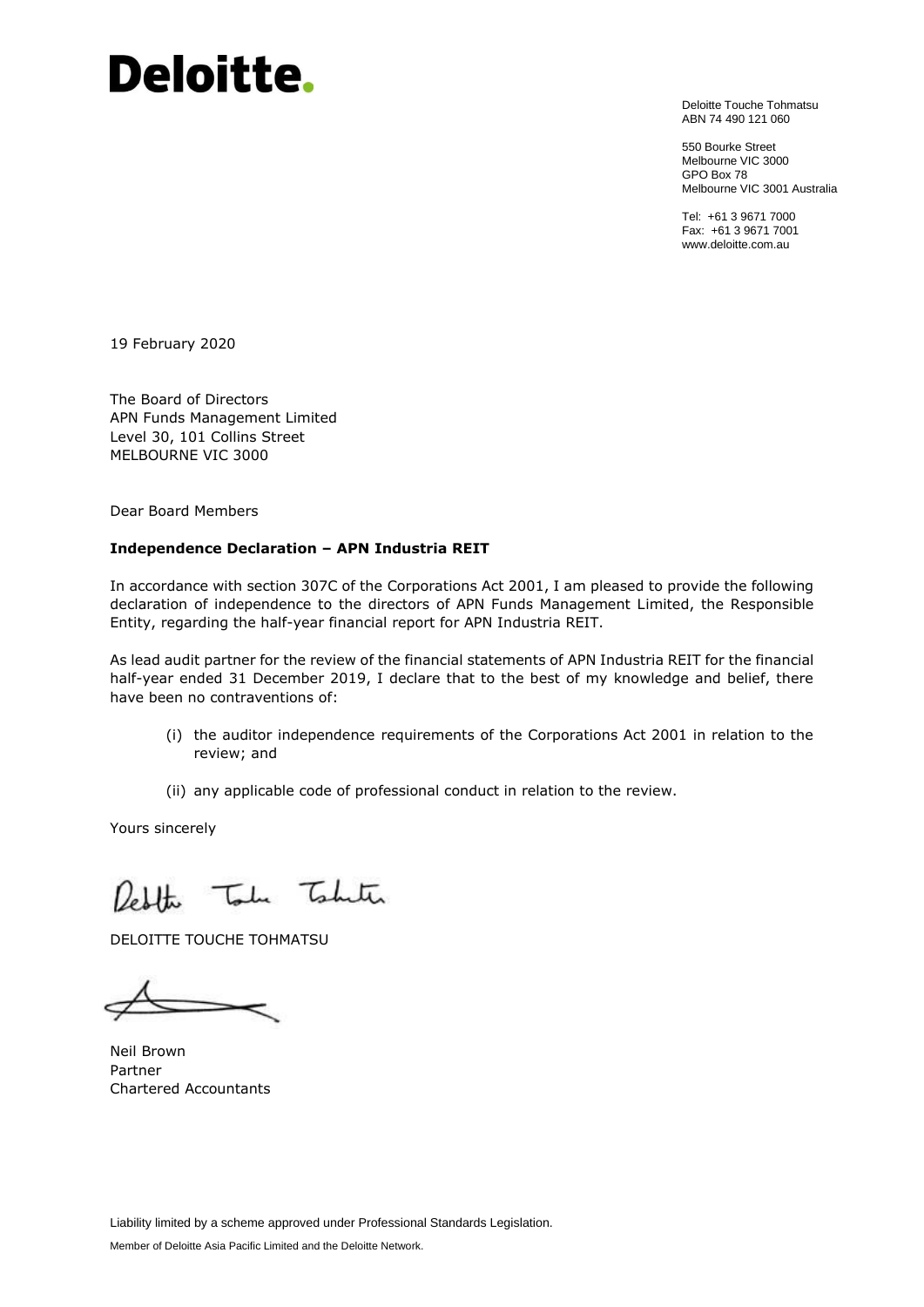# Deloitte.

Deloitte Touche Tohmatsu ABN 74 490 121 060

550 Bourke Street Melbourne VIC 3000 GPO Box 78 Melbourne VIC 3001 Australia

Tel: +61 3 9671 7000 Fax: +61 3 9671 7001 www.deloitte.com.au

# Independent Auditor's Review Report to the Stapled Securityholders of APN Industria REIT

#### **Report on the Half-Year Financial Report**

We have reviewed the accompanying half-year financial report of APN Industria REIT, being Industria Trust No. 1 (the "Trust") and its controlled entities (collectively, the "Group"), which comprises the condensed consolidated statement of financial position as at 31 December 2019, the condensed consolidated statement of profit and loss and other comprehensive income, the condensed consolidated statement of cash flows and the condensed consolidated statement of changes in equity for the half-year ended on that date, notes comprising a summary of significant accounting policies and other explanatory information, and the directors' declaration of the consolidated entity comprising the Trust and the entities it controlled at the end of the half-year or from time to time during the half-year as set out in pages 8 to 24.

#### *Directors' Responsibility for the Half-Year Financial Report*

The directors of the Responsible Entity of the Trust (the "Directors") are responsible for the preparation of the half-year financial report that gives a true and fair view in accordance with Australian Accounting Standards and the Corporations Act 2001 and for such internal control as the Directors determine is necessary to enable the preparation of the half-year financial report that gives a true and fair view and is free from material misstatement, whether due to fraud or error.

#### *Auditor's Responsibility*

Our responsibility is to express a conclusion on the half-year financial report based on our review. We conducted our review in accordance with Auditing Standard on Review Engagements ASRE 2410 *Review of a Financial Report Performed by the Independent Auditor of the Entity*, in order to state whether, on the basis of the procedures described, we have become aware of any matter that makes us believe that the half-year financial report is not in accordance with the Corporations Act 2001 including: giving a true and fair view of the consolidated entity's financial position as at 31 December 2019 and its performance for the half-year ended on that date; and complying with Accounting Standard AASB 134 *Interim Financial Reporting* and the Corporations Regulations 2001. As the auditor of the Group ASRE 2410 requires that we comply with the ethical requirements relevant to the audit of the annual financial report.

A review of a half-year financial report consists of making enquiries, primarily of persons responsible for financial and accounting matters, and applying analytical and other review procedures. A review is substantially less in scope than an audit conducted in accordance with Australian Auditing Standards and consequently does not enable us to obtain assurance that we would become aware of all significant matters that might be identified in an audit. Accordingly, we do not express an audit opinion.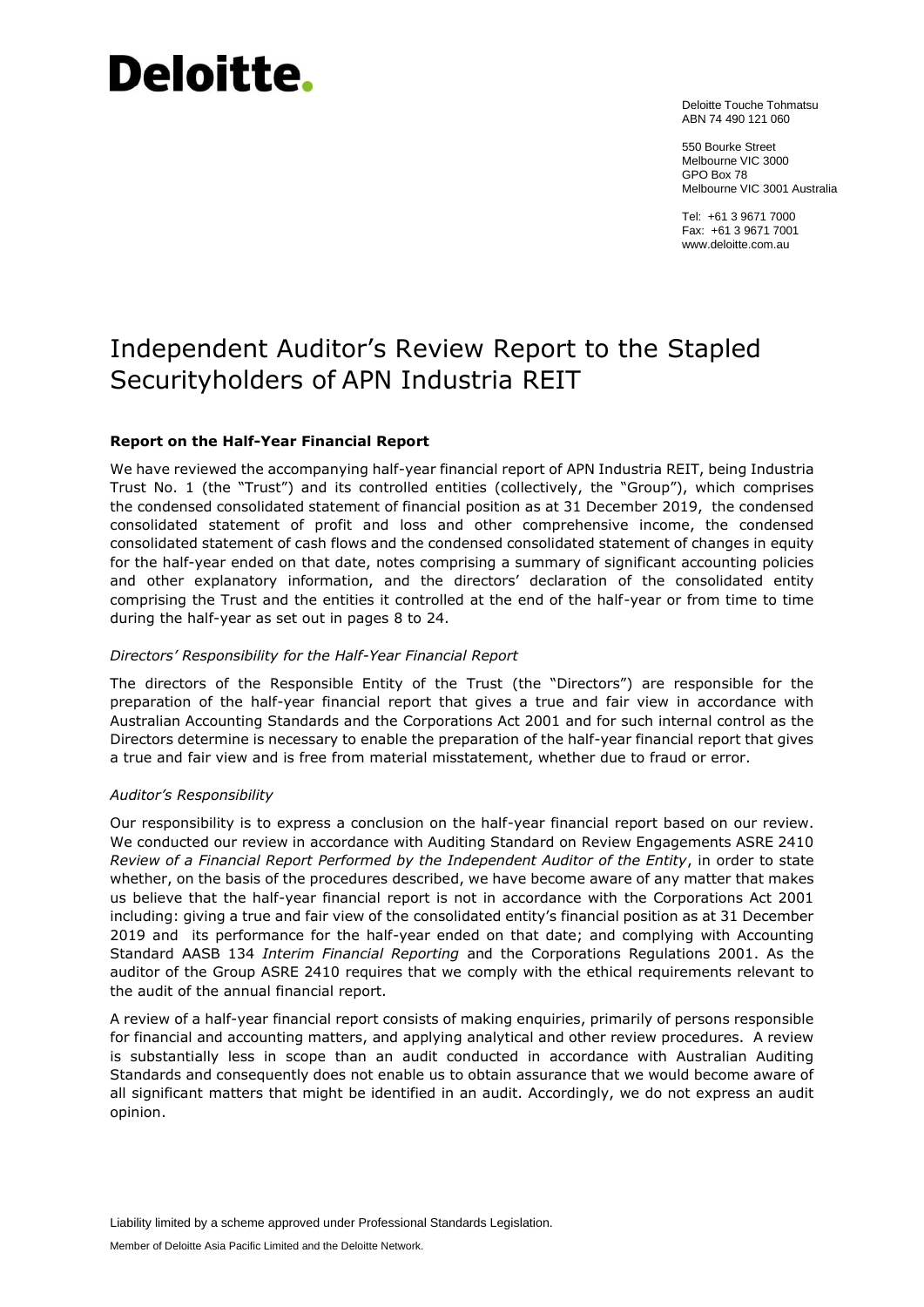# Deloitte.

#### *Auditor's Independence Declaration*

In conducting our review, we have complied with the independence requirements of the Corporations Act 2001. We confirm that the independence declaration required by the Corporations Act 2001, which has been given to the Directors, would be in the same terms if given to the Directors as at the time of this auditor's review report.

#### *Conclusion*

Based on our review, which is not an audit, we have not become aware of any matter that makes us believe that the half-year financial report of the Group is not in accordance with the Corporations Act 2001, including:

- (a) giving a true and fair view of the consolidated entity's financial position as at 31 December 2019 and of its performance for the half-year ended on that date; and
- (b) complying with Accounting Standard AASB 134 *Interim Financial Reporting* and the Corporations Regulations 2001.

Reblate Toda Tobute

DELOITTE TOUCHE TOHMATSU

Neil Brown Partner Chartered Accountants Melbourne, 19 February 2020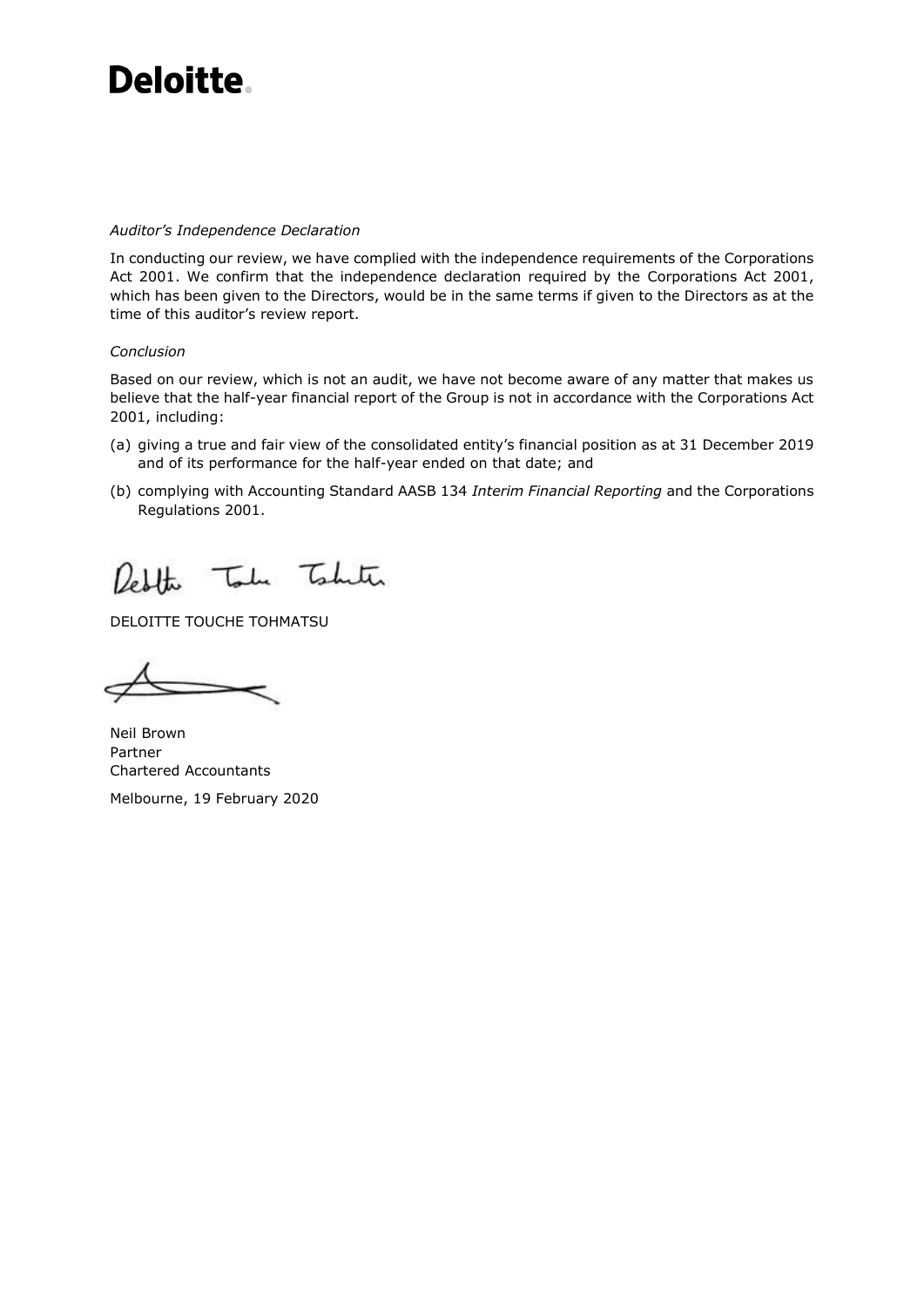# Directors' declaration

The directors of APN Funds Management Limited, the Responsible Entity of Industria Trust No. 1 (the "Trust"), declare that:

- (a) in the directors' opinion, there are reasonable grounds to believe that the Trust will be able to pay its debts as and when they become due and payable;
- (b) in the directors' opinion, the attached condensed consolidated financial statements and notes thereto are in accordance with the *Corporations Act 2001*, including compliance with accounting standards and giving a true and fair view of the financial position and performance of the Group.

Signed in accordance with a resolution of the directors of the Responsible Entity made pursuant to s.303(5) of the *Corporations Act 2001*.

On behalf of the directors of the Responsible Entity, APN Funds Management Limited.

Geoff Brunsdon AM Director Melbourne, 19 February 2020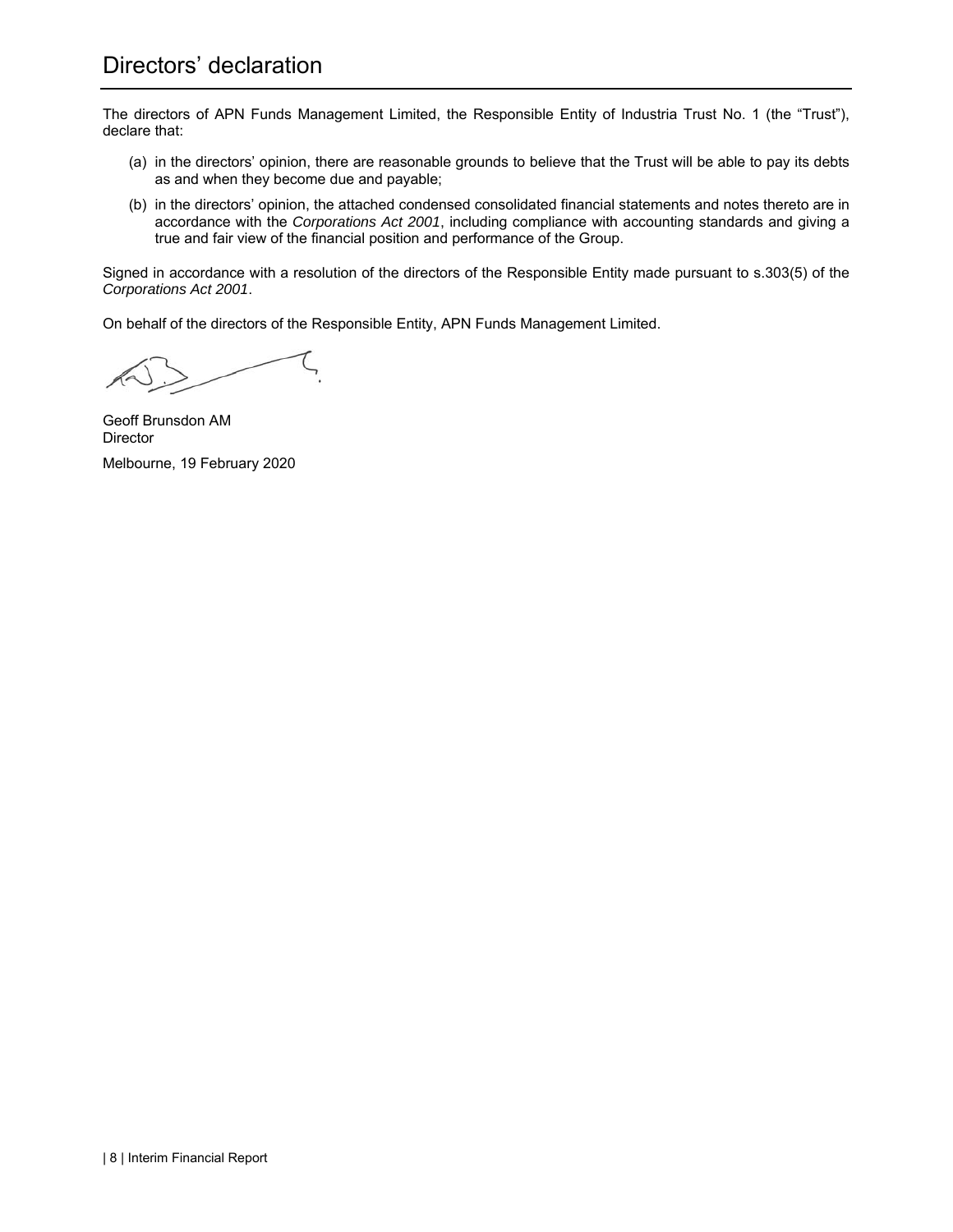#### **for the half-year ended 31 December 2019**

|                                                             | <b>Notes</b>            | Half-year ended<br>31 December 2019<br>\$'000 | Half-year ended<br>31 December 2018<br>\$'000 |
|-------------------------------------------------------------|-------------------------|-----------------------------------------------|-----------------------------------------------|
| Revenue                                                     |                         |                                               |                                               |
| Rental income                                               |                         | 29,117                                        | 25,463                                        |
| Straight line rental income recognition                     |                         | 1,277                                         | 1,699                                         |
| Total revenue from continuing operations                    |                         | 30,394                                        | 27,162                                        |
| Other income                                                |                         |                                               |                                               |
| Interest income                                             |                         | 16                                            | 23                                            |
| Net fair value gain / (loss) on investment properties       | 4                       | 21,466                                        | 1,049                                         |
| Net fair value gain / (loss) on investment properties - ROU | $\overline{\mathbf{4}}$ | 202                                           |                                               |
| Fair value gain / (loss) on derivatives                     |                         | 175                                           | (574)                                         |
| <b>Total other income</b>                                   |                         | 21,859                                        | 498                                           |
| <b>Total income</b>                                         |                         | 52,253                                        | 27,660                                        |
| <b>Expenses</b>                                             |                         |                                               |                                               |
| Property costs                                              |                         | (6,048)                                       | (5,675)                                       |
| Management fees                                             | 11                      | (2, 129)                                      | (1,908)                                       |
| Finance costs                                               | 8                       | (4, 159)                                      | (4,234)                                       |
| Other expenses                                              |                         | (423)                                         | (435)                                         |
| <b>Total expenses</b>                                       |                         | (12, 759)                                     | (12, 252)                                     |
| Net profit / (loss) before tax                              |                         | 39,494                                        | 15,408                                        |
| Income tax expense                                          |                         | (223)                                         | (827)                                         |
| Profit / (loss) after tax                                   |                         | 39,271                                        | 14,581                                        |
| Attributable to:                                            |                         |                                               |                                               |
| Securityholders of Industria Trust No. 1                    |                         | 37,193                                        | 12,010                                        |
| Securityholders of non-controlling interests <sup>1</sup>   |                         | 2,078                                         | 2,571                                         |
|                                                             |                         | 39,271                                        | 14,581                                        |
| Other comprehensive income                                  |                         |                                               |                                               |
| Profit / (loss) for the period                              |                         | 39,271                                        | 14,581                                        |
|                                                             |                         |                                               |                                               |
| Profit / (loss) for the year is attributable to:            |                         |                                               |                                               |
| Security holders of Industria Trust No. 1                   |                         | 37,193                                        | 12,010                                        |
| Security holders of non-controlling interests <sup>1</sup>  |                         | 2,078                                         | 2,571                                         |
|                                                             |                         | 39,271                                        | 14,581                                        |
| <b>Earnings per security</b>                                |                         |                                               |                                               |
| Basic and diluted (cents per security)                      | 7                       | 21.41                                         | 8.95                                          |

*1 Non-controlling interests represents the profit / (loss) for the period attributable to the other stapled entities comprising the APN Industria REIT Group.*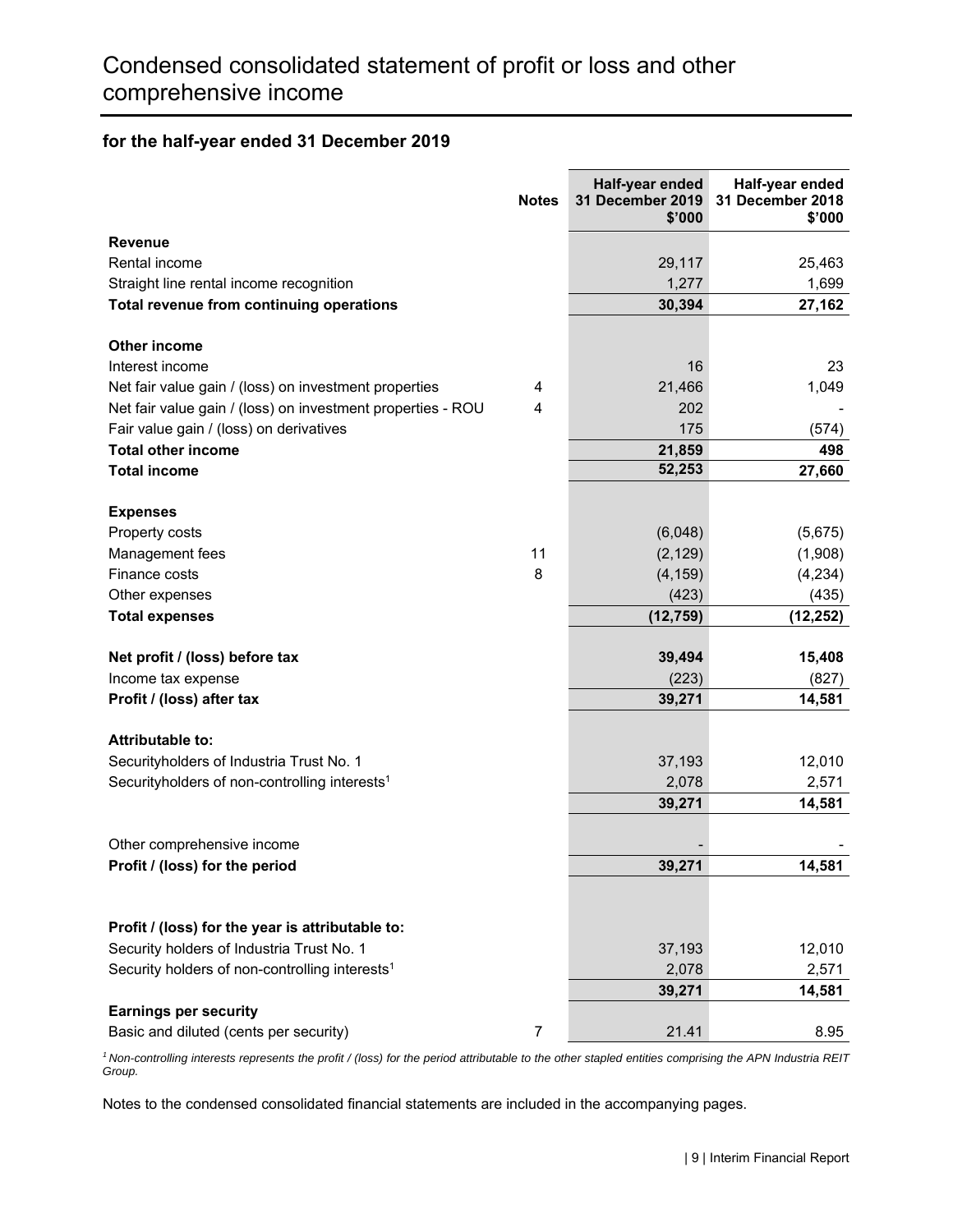#### **as at 31 December 2019**

|                                                             | <b>Notes</b>   | <b>31 December 2019</b><br>\$'000 | 30 June 2019<br>\$'000 |
|-------------------------------------------------------------|----------------|-----------------------------------|------------------------|
| <b>Current assets</b>                                       |                |                                   |                        |
| Cash and cash equivalents                                   |                | 22,283                            | 2,435                  |
| Trade and other receivables                                 |                | 1,136                             | 1,007                  |
| Other assets                                                |                | 1,016                             | 764                    |
| <b>Total current assets</b>                                 |                | 24,435                            | 4,206                  |
| <b>Non-current assets</b>                                   |                |                                   |                        |
| Investment properties                                       | 4              | 823,651                           | 739,378                |
| Investment properties - right-of-use ("ROU") assets         | $\overline{4}$ | 19,651                            |                        |
| <b>Total non-current assets</b>                             |                | 843,302                           | 739,378                |
| <b>Total assets</b>                                         |                | 867,737                           | 743,584                |
| <b>Current liabilities</b>                                  |                |                                   |                        |
| Trade and other payables                                    |                | (5,662)                           | (6,633)                |
| Distributions payable                                       | 6              | (8,637)                           | (7,698)                |
| Lease liabilities                                           | 4              | (83)                              |                        |
| Derivative financial instruments                            | 8              | (1,832)                           | (1,631)                |
| Borrowings                                                  | 8              | (36,010)                          |                        |
| <b>Total current liabilities</b>                            |                | (52, 224)                         | (15, 962)              |
| <b>Non-current liabilities</b>                              |                |                                   |                        |
| Payables                                                    |                | (1,006)                           | (614)                  |
| Lease liabilities                                           | 4              | (19, 335)                         |                        |
| Derivative financial instruments                            | 8              | (4, 199)                          | (4, 575)               |
| Borrowings                                                  | 8              | (223, 711)                        | (224, 251)             |
| Deferred tax liability                                      |                | (8,350)                           | (8, 160)               |
| <b>Total non-current liabilities</b>                        |                | (256, 601)                        | (237, 600)             |
| <b>Total liabilities</b>                                    |                | (308, 825)                        | (253, 562)             |
| <b>Net assets</b>                                           |                | 558,912                           | 490,022                |
| <b>Equity</b>                                               |                |                                   |                        |
| Securityholders of Industria Trust No. 1:                   |                |                                   |                        |
| Contributed equity                                          | 5              | 290,996                           | 255,832                |
| Retained earnings                                           |                | 120,135                           | 96,112                 |
| Securityholders of non-controlling interests <sup>1</sup> : |                |                                   |                        |
| Contributed equity                                          | 5              | 107,264                           | 96,246                 |
| Retained earnings                                           |                | 40,517                            | 41,832                 |
| <b>Total equity</b>                                         |                | 558,912                           | 490,022                |
| Net tangible assets per security (\$)                       |                | 2.83                              | 2.71                   |

*1 Non-controlling interests represents the net assets attributable to the other stapled entities comprising the APN Industria REIT Group.*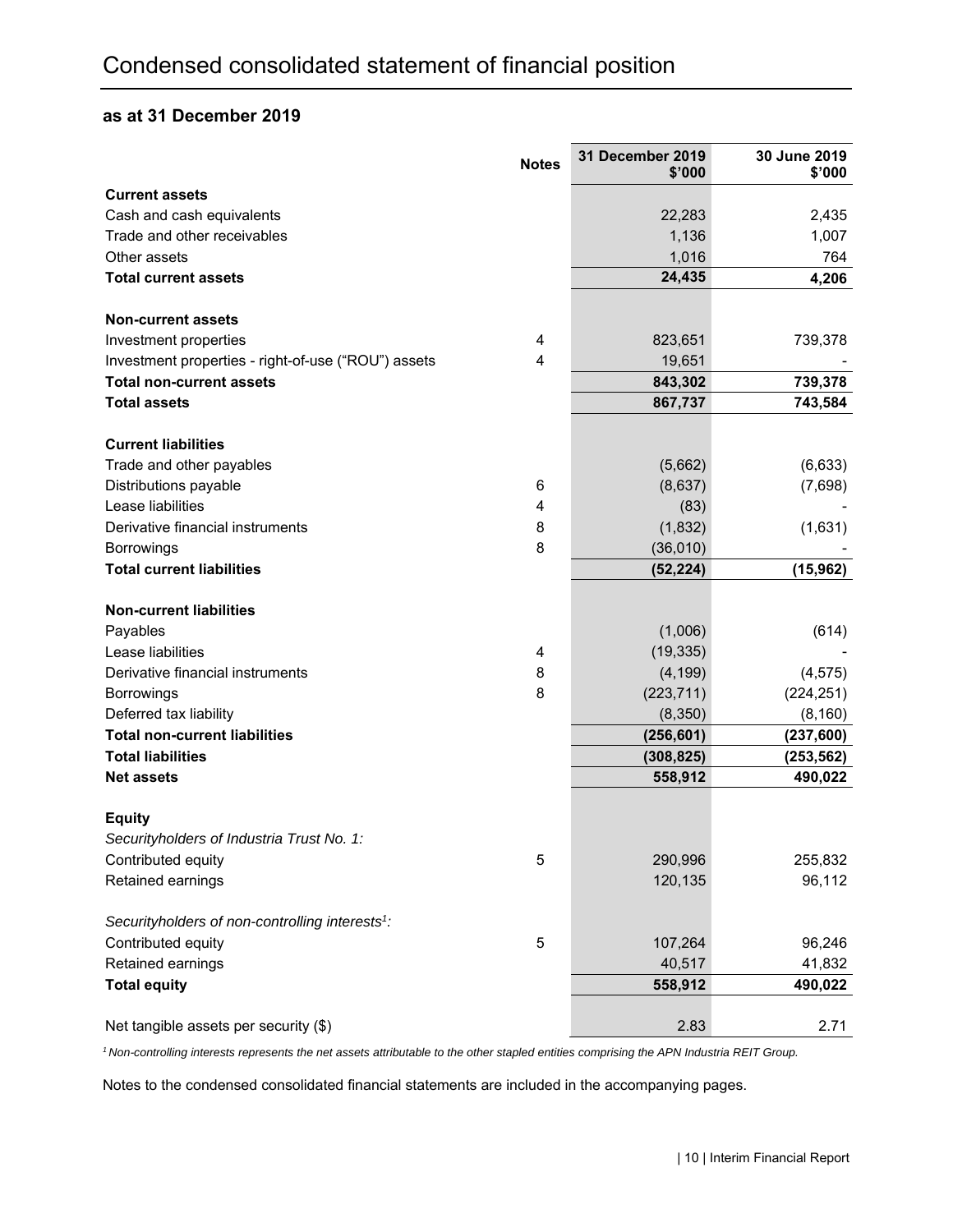### **for the half-year ended 31 December 2019**

|                                                        | <b>Notes</b> | <b>Contributed</b><br>equity | <b>Retained</b><br>earnings | <b>Total</b> | Non-<br>controlling<br>interests <sup>1</sup> | <b>Total equity</b> |
|--------------------------------------------------------|--------------|------------------------------|-----------------------------|--------------|-----------------------------------------------|---------------------|
|                                                        |              | \$'000                       | \$'000                      | \$'000       | \$'000                                        | \$'000              |
| Balance at 1 July 2018                                 |              | 220,152                      | 98,552                      | 318,704      | 121,250                                       | 439,954             |
| Net profit / (loss) for the period                     |              |                              | 12,010                      | 12,010       | 2,571                                         | 14,581              |
| Other comprehensive income                             |              |                              |                             |              |                                               |                     |
| Profit / (loss) for the period                         |              |                              | 12,010                      | 12,010       | 2,571                                         | 14,581              |
| Distributions paid or payable                          | 6            |                              | (10, 686)                   | (10, 686)    | (3, 156)                                      | (13, 842)           |
| <b>Balance at 31 December 2018</b>                     |              | 220,152                      | 99,876                      | 320,028      | 120,665                                       | 440,693             |
| Balance at 1 July 2019                                 |              | 255,832                      | 96,112                      | 351,944      | 138,078                                       | 490,022             |
| Net profit / (loss) for the period                     |              |                              | 37,193                      | 37,193       | 2,078                                         | 39,271              |
| Other comprehensive income                             |              |                              |                             |              |                                               |                     |
| Profit / (loss) for the period                         |              | ٠                            | 37,193                      | 37,193       | 2,078                                         | 39,271              |
| Issue of contributed equity                            | 5            | 35,706                       | -                           | 35,706       | 11,159                                        | 46,865              |
| Security issuance costs (net of<br>income tax benefit) | 5            | (542)                        |                             | (542)        | (141)                                         | (683)               |
| Distributions paid or payable                          | 6            |                              | (13, 170)                   | (13, 170)    | (3, 393)                                      | (16, 563)           |
| <b>Balance at 31 December 2019</b>                     |              | 290,996                      | 120,135                     | 411,131      | 147,781                                       | 558,912             |

*1 Non-controlling interests represent the equity attributable to the other stapled entities comprising the APN Industria REIT Group.*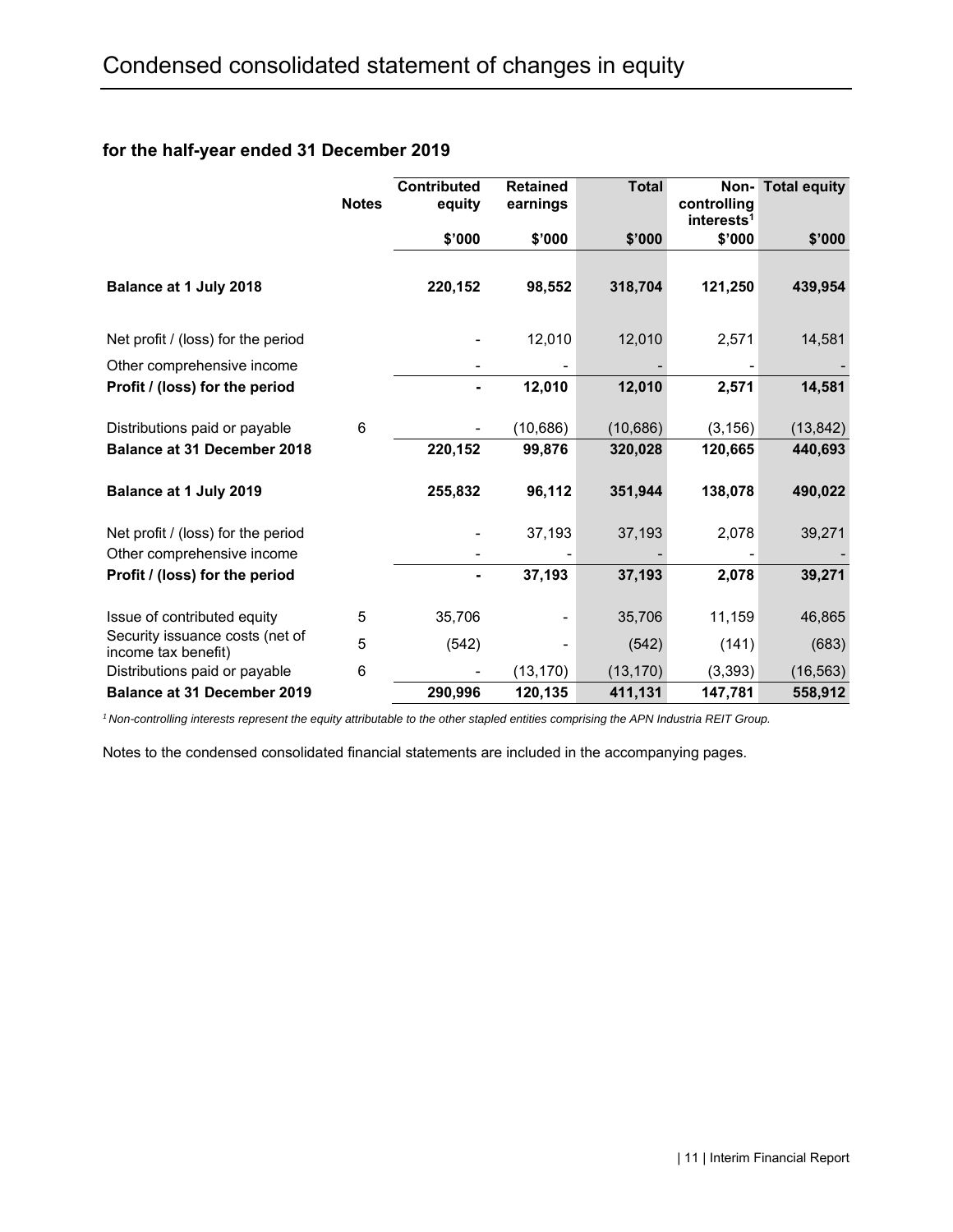# **for the half-year ended 31 December 2019**

|                                                           | <b>Notes</b> | <b>31 December 2019</b><br>\$'000 | 31 December 2018<br>\$'000 |
|-----------------------------------------------------------|--------------|-----------------------------------|----------------------------|
|                                                           |              |                                   |                            |
| Cash flows from operating activities                      |              |                                   |                            |
| Net rental income received                                |              | 27,764                            | 25,315                     |
| Payments to suppliers                                     |              | (7,657)                           | (3,694)                    |
| Interest received                                         |              | 16                                | 23                         |
| Finance costs paid                                        |              | (3,788)                           | (4,089)                    |
| Net cash inflow / (outflow) from operating activities     |              | 16,335                            | 17,555                     |
|                                                           |              |                                   |                            |
| Cash flows from investing activities                      |              |                                   |                            |
| Payments for acquisition of investment properties         | 4            | (60, 804)                         | (27, 835)                  |
| Payments for capital expenditure on investment properties | 4            | (1,607)                           | (1, 404)                   |
| Net cash inflow / (outflow) from investing activities     |              | (62, 411)                         | (29, 239)                  |
|                                                           |              |                                   |                            |
| Cash flows from financing activities                      |              |                                   |                            |
| Net proceeds / (repayments) from borrowings               |              | 35,398                            | 28,910                     |
| Net proceeds from issue of contributed equity             | 5            | 46,865                            |                            |
| Equity issuance costs paid                                | 5            | (715)                             |                            |
| Distributions paid                                        |              | (15, 624)                         | (13,760)                   |
| Net cash inflow / (outflow) from financing activities     |              | 65,924                            | 15,150                     |
|                                                           |              |                                   |                            |
| Net increase / (decrease) in cash and cash equivalents    |              | 19,848                            | 3,466                      |
| Cash and cash equivalents at the beginning of the period  |              | 2,435                             | 1,659                      |
| Cash and cash equivalents at the end of the period        |              | 22,283                            | 5,125                      |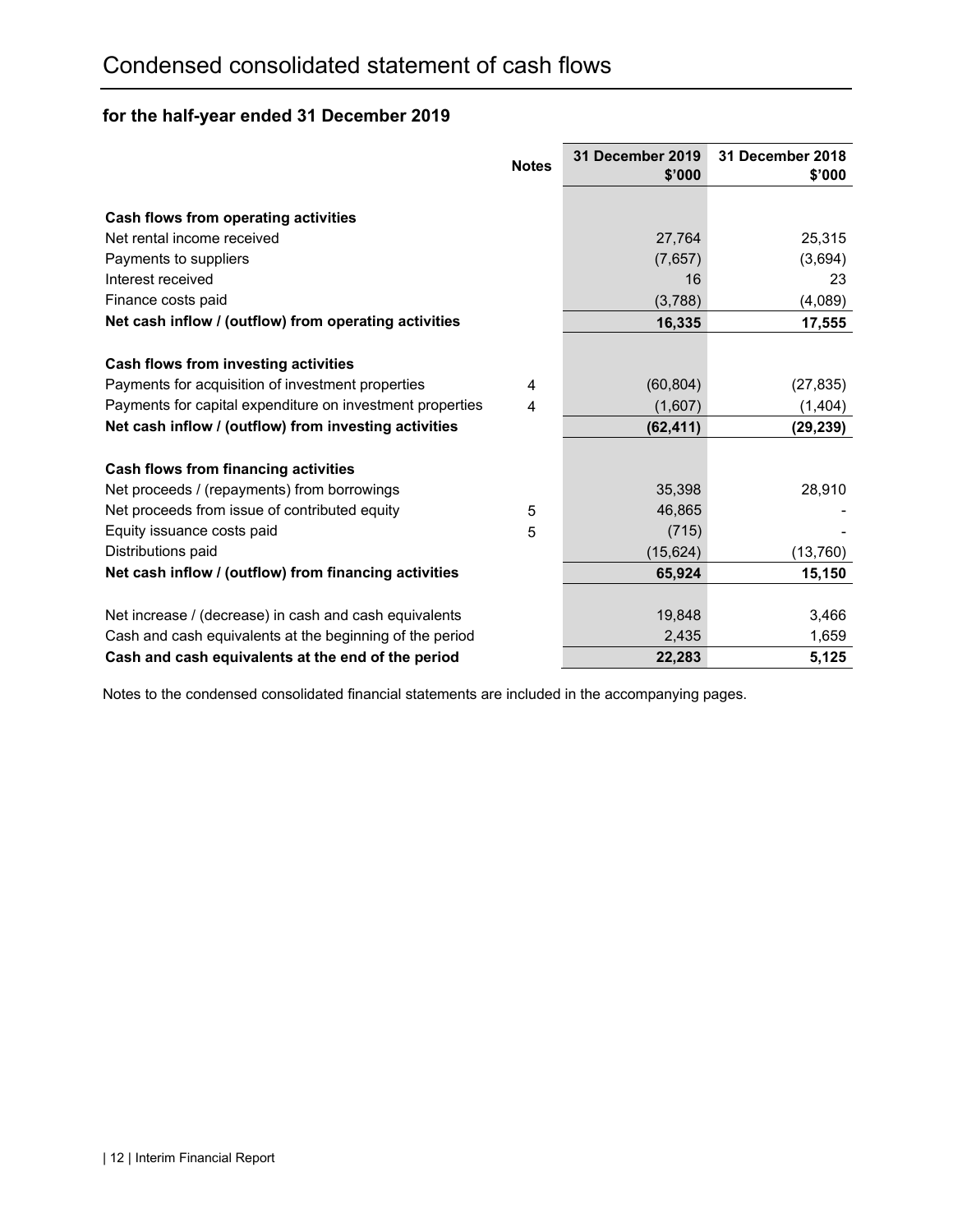### **Contents**

|     | About this report                                |
|-----|--------------------------------------------------|
| 1.  | General information                              |
| 2.  | Statement of compliance                          |
|     | <b>Performance</b>                               |
| 3.  | Segment information                              |
| 4.  | Investment properties                            |
|     | Capital structure, financing and risk management |
| 5.  | Contributed equity                               |
| 6.  | <b>Distributions</b>                             |
| 7.  | Earnings per security                            |
| 8.  | <b>Borrowings</b>                                |
| 9.  | Fair value hierarchy                             |
| 10. | Commitment and contingencies                     |
|     | <b>Other notes</b>                               |
| 11. | Related party transactions                       |
| 12. | Subsequent events                                |
| 13. | Adoption of new and revised accounting standards |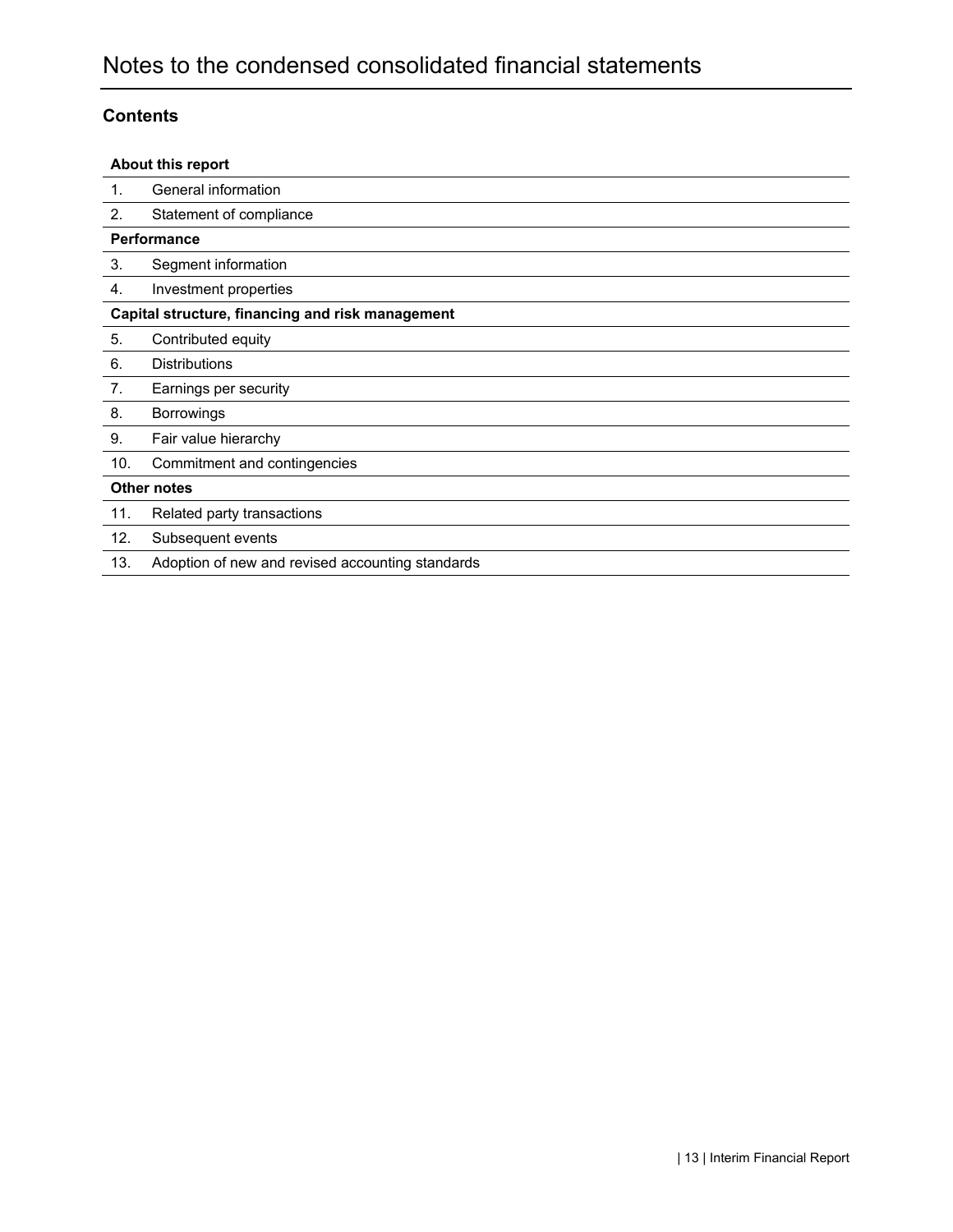# ABOUT THIS REPORT

#### 1. GENERAL INFORMATION

APN Industria REIT is a stapled entity listed on the Australian Securities Exchange (trading under the ASX ticker "ADI"), incorporated and operating in Australia. APN Industria REIT comprises Industria Trust No. 1 and its controlled entities.

APN Funds Management Limited, a public company incorporated and operating in Australia, is the Responsible Entity of Industria Trust No. 1. The registered office and its principal place of business is Level 30, 101 Collins Street, Melbourne, VIC 3000.

#### 2. STATEMENT OF COMPLIANCE

The interim financial report is a general purpose financial report which has been prepared in accordance with the *Corporations Act 2001* and AASB 134 *Interim Financial Reporting*. Compliance with AASB 134 ensures compliance with International Financial Reporting Standard IAS 34 *Interim Financial Reporting.* The interim financial report does not include notes of the type normally included in an annual financial report and should be read in conjunction with the most recent annual report.

The financial statements were authorised for issue by the directors on 19 February 2020.

#### **2.1. Basis of preparation**

The condensed consolidated financial statements have been prepared on the basis of historical cost, except for the revaluation of investment properties and financial instruments. Cost is based on the fair values of the consideration given in exchange for assets. Fair value is the price that would be received to sell an asset or paid to transfer a liability in an orderly transaction between market participants at the measurement date, regardless of whether that price is directly observable or estimated using another valuation technique. All amounts are presented in Australian dollars, unless otherwise noted.

The Group is an entity of the kind referred to in *ASIC Corporations (Rounding in Financials / Directors' Reports) Instrument 2016/191*, dated 24 March 2016, and in accordance with that Corporations Instrument amounts in the directors' report and the interim financial report have been rounded off to the nearest thousand dollars, unless otherwise stated.

The accounting policies and methods of computation adopted in the preparation of the interim financial report are consistent with those adopted and disclosed in the Group's annual financial report for the financial year ended 30 June 2019, except for the impact from adoption of the new and revised Standards and Interpretations issued by the Australian Accounting Standards Board (the AASB) described in note 13. Those accounting policies are consistent with Australian Accounting Standards and with International Financial Reporting Standards.

#### PERFORMANCE

This section shows the results and performance of the Group and includes detailed information in respect to the profitability of the Group and each of its reporting segments. It also provides information on the investment properties that underpin the Group's performance.

#### 3. SEGMENT INFORMATION

The Group derives all income from investment in properties located in Australia. The Group is deemed to have only one operating segment and that is consistent with the reporting reviewed by the chief operating decision makers.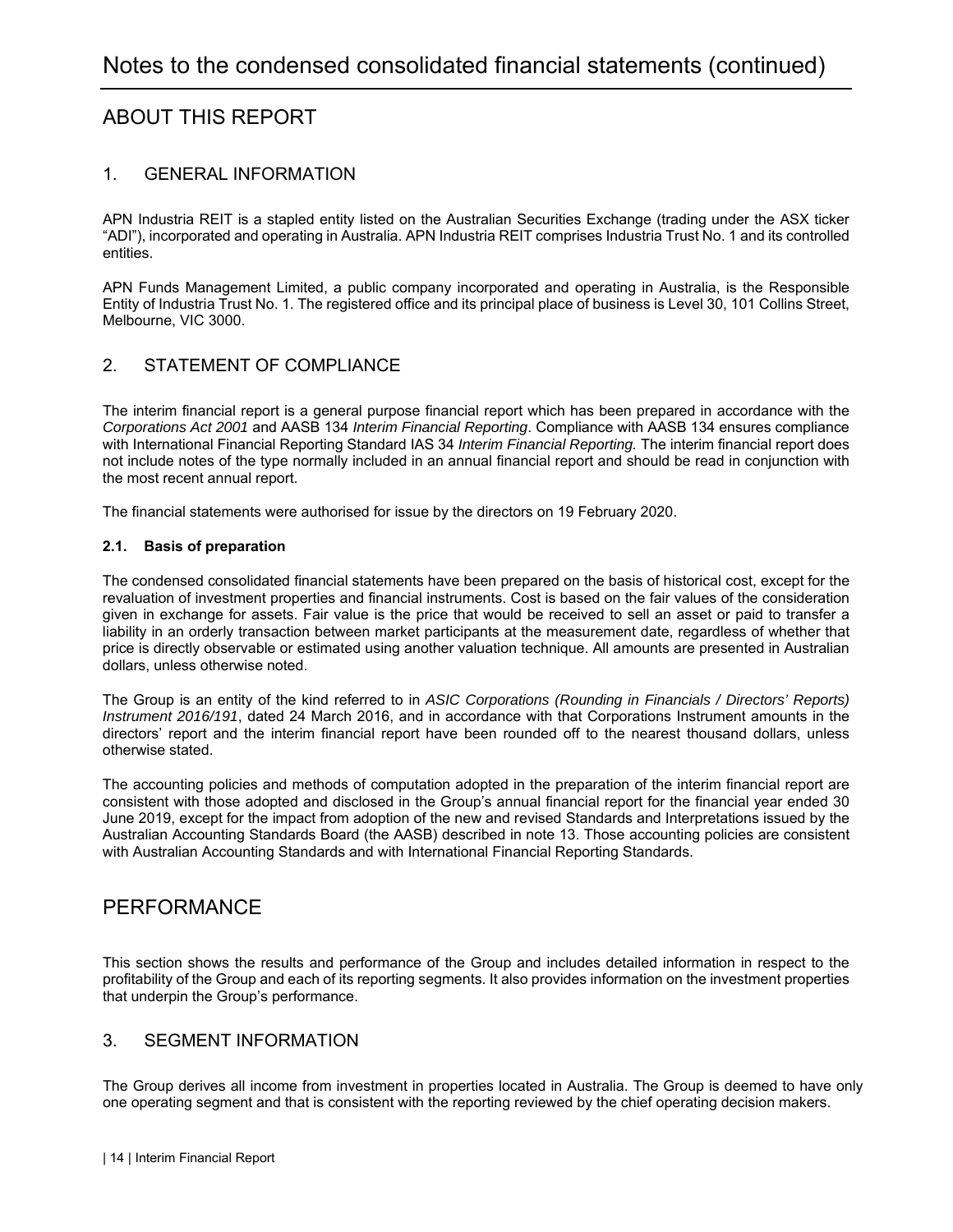#### 4. INVESTMENT PROPERTIES

Investment properties represent industrial and business park properties held for deriving rental income. For all investment properties, the current use equates to the highest and best use.

|                                  | 31 December 2019<br>\$'000 | 30 June 2019<br>\$'000 |
|----------------------------------|----------------------------|------------------------|
| Industrial and office properties | 822.125                    | 737.878                |
| Land held for development        | 1.526                      | 1.500                  |
|                                  | 823,651                    | 739.378                |

#### **4.1. Reconciliation of carrying amounts**

|                                                                     | 31 December 2019<br>\$'000 | 30 June 2019<br>\$'000 |
|---------------------------------------------------------------------|----------------------------|------------------------|
| Carrying amount at beginning of the period                          | 739,378                    | 660,732                |
| Purchase of investment properties                                   | 57,140                     | 64,527                 |
| Acquisition costs associated with purchase of investment properties | 3,664                      | 3,769                  |
| Capital additions to investment properties                          | 1,607                      | 2,934                  |
| Movement in deferred lease incentives                               | (907)                      | (1,783)                |
| Straight line revenue recognition                                   | 1.277                      | 3.149                  |
| Net gain / (loss) on fair value adjustments <sup>1</sup>            | 21,466                     | 5,934                  |
| Interest capitalised to land held for development <sup>2</sup>      | 26                         | 116                    |
| Carrying amount at end of the period                                | 823.651                    | 739.378                |

<sup>1</sup> The net gain / (loss) on fair value adjustments is wholly unrealised and has been recognised as "net fair value gain / (loss) on investment *properties" in the condensed consolidated statement of profit or loss and other comprehensive income.* 

<sup>2</sup>*Interest was capitalised to land held for future development based on the weighted average cost of debt of 3.48% during the period (30 June 2019: 3.43%).*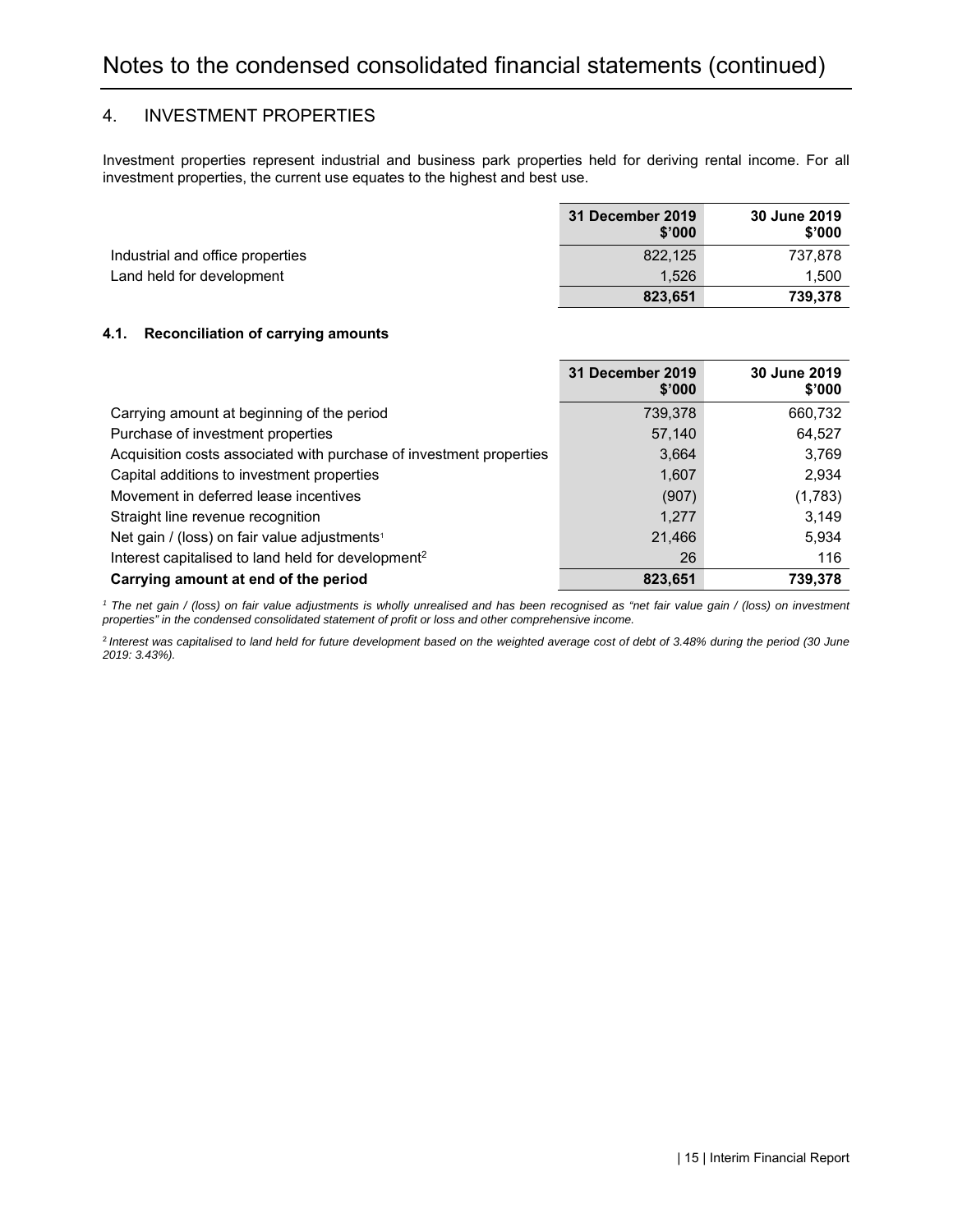#### **4.2. Individual valuation and carrying amounts**

The investment property portfolio comprises 32 properties located throughout Victoria, New South Wales, Queensland and South Australia. As at 31 December 2019, nine properties were independently valued. The Group's external valuations are performed by independent professionally qualified valuers who hold a recognised relevant professional qualification and have specialised expertise in the investment properties being valued. Independent valuations were performed by Savills Australia Pty Ltd ("Savills"), M3 Property (Vic) Pty Ltd ("M3"), CIVAS (NSW) Pty Limited ("Colliers"), Jones Lang Lasalle Australia ("JLL") and CBRE Valuations Pty Ltd ("CBRE") in the current half-year (30 June 2019: CBRE, Urbis, JLL and M3).

The remaining 23 properties were subject to internal valuations performed by the Group's internal property team and have been reviewed and approved by the Board. Land held for development is held at the lower of cost and net realisable value.

|                |                                                                                      |                   |                          | <b>Carrying amount</b><br><b>Capitalisation rate</b> |                       | Latest independent<br>valuation |                  |                  |                  | <b>Discount rate</b> |  |
|----------------|--------------------------------------------------------------------------------------|-------------------|--------------------------|------------------------------------------------------|-----------------------|---------------------------------|------------------|------------------|------------------|----------------------|--|
|                |                                                                                      |                   | <b>Valuation</b><br>date | \$'000                                               | 31 Dec 2019<br>\$'000 | 30 Jun 2019<br>\$'000           | 31 Dec 2019<br>% | 30 Jun 2019<br>% | 31 Dec 2019<br>% | 30 Jun 2019<br>%     |  |
|                | <b>Industrial properties</b>                                                         |                   |                          |                                                      |                       |                                 |                  |                  |                  |                      |  |
|                | 34 Australis Drive, Derrimut, VIC                                                    | Freehold          | Dec 2019                 | 31,700                                               | 31,700                | 29,257                          | 6.25%            | 6.50%            | 6.75%            | 7.00%                |  |
| 2.             | 80-96 South Park Drive, Dandenong<br>South, VIC                                      | Freehold          | Dec 2019                 | 26,150                                               | 26,150                | 23,500                          | 6.25%            | 6.75%            | 6.50%            | 7.00%                |  |
| 3.             | 89 West Park Drive, Derrimut, VIC                                                    | Freehold          | Dec 2019                 | 22,000                                               | 22,000                | 21,000                          | 6.00%            | 6.00%            | 6.50%            | 6.75%                |  |
|                | 4. 32-40 Garden Street, Kilsyth, VIC                                                 | Freehold          | Dec 2019                 | 19,300                                               | 19,300                | 18,344                          | 6.25%            | 6.50%            | 7.00%            | 7.00%                |  |
| 5.             | 5 Butler Boulevard, Adelaide Airport, SA<br>(excluding the right-of-use asset) $(a)$ | Sub-<br>leasehold | Jun 2019                 | 14,750                                               | 14,750                | 14,750                          | 8.25%            | 8.25%            | 8.75%            | 8.75%                |  |
| 6.             | 1-3 Westrac Drive, Tomago, NSW                                                       | Freehold          | Dec 2019                 | 218,000                                              | 218,000               | 197,000                         | 5.75%            | 6.00%            | 7.50%            | 8.00%                |  |
| 7 <sub>1</sub> | 140 Sharps Road, Tullamarine, VIC<br>(excluding the right-of-use asset) $(a)$        | Sub-<br>leasehold | Dec 2019                 | 13,700                                               | 13,700                | 13,500                          | 8.00%            | 8.25%            | 6.50%            | 7.25%                |  |
| 8.             | 13 Ricky Way, Epping, VIC                                                            | Freehold          | Jun 2019                 | 8,000                                                | 8,000                 | 8,000                           | 6.25%            | 6.25%            | 6.75%            | 6.75%                |  |
|                | 9. 10 Jersey Drive, Epping, VIC                                                      | Freehold          | Jun 2019                 | 8,500                                                | 8,500                 | 8,500                           | 6.25%            | 6.25%            | 6.75%            | 6.75%                |  |
|                | 10. 1 West Park Drive, Derrimut, VIC                                                 | Freehold          | Jun 2019                 | 11,250                                               | 11,280                | 11,250                          | 6.50%            | 6.50%            | 7.00%            | 7.00%                |  |
|                | 11. 147-153 Canterbury Road, Kilsyth, VIC                                            | Freehold          | April 2019               | 9,502                                                | 9,502                 | 9,502                           | 7.25%            | 7.25%            | 7.50%            | 7.75%                |  |
|                | 12. 3 Forbes Close, Knoxfield, VIC                                                   | Freehold          | May 2019                 | 9,000                                                | 9,002                 | 9,000                           | 5.75%            | 5.75%            | 6.25%            | N/A                  |  |
|                | 13. 4 Forbes Close, Knoxfield, VIC                                                   | Freehold          | May 2019                 | 10,650                                               | 10,650                | 10,650                          | 5.75%            | 5.75%            | 6.25%            | N/A                  |  |
|                | 14. 81-83 Rushdale Street, Knoxfield, VIC                                            | Freehold          | May 2019                 | 9,100                                                | 9,116                 | 9,100                           | 6.50%            | 6.50%            | 7.00%            | N/A                  |  |
|                | 15. 60 Grindle Road, Wacol, QLD <sup>(b)</sup>                                       | Freehold          | <b>July 2019</b>         | 18,340                                               | 18,340                | N/A                             | 7.75%            | N/A              | 8.25%            | N/A                  |  |

| 16 | Interim Financial Report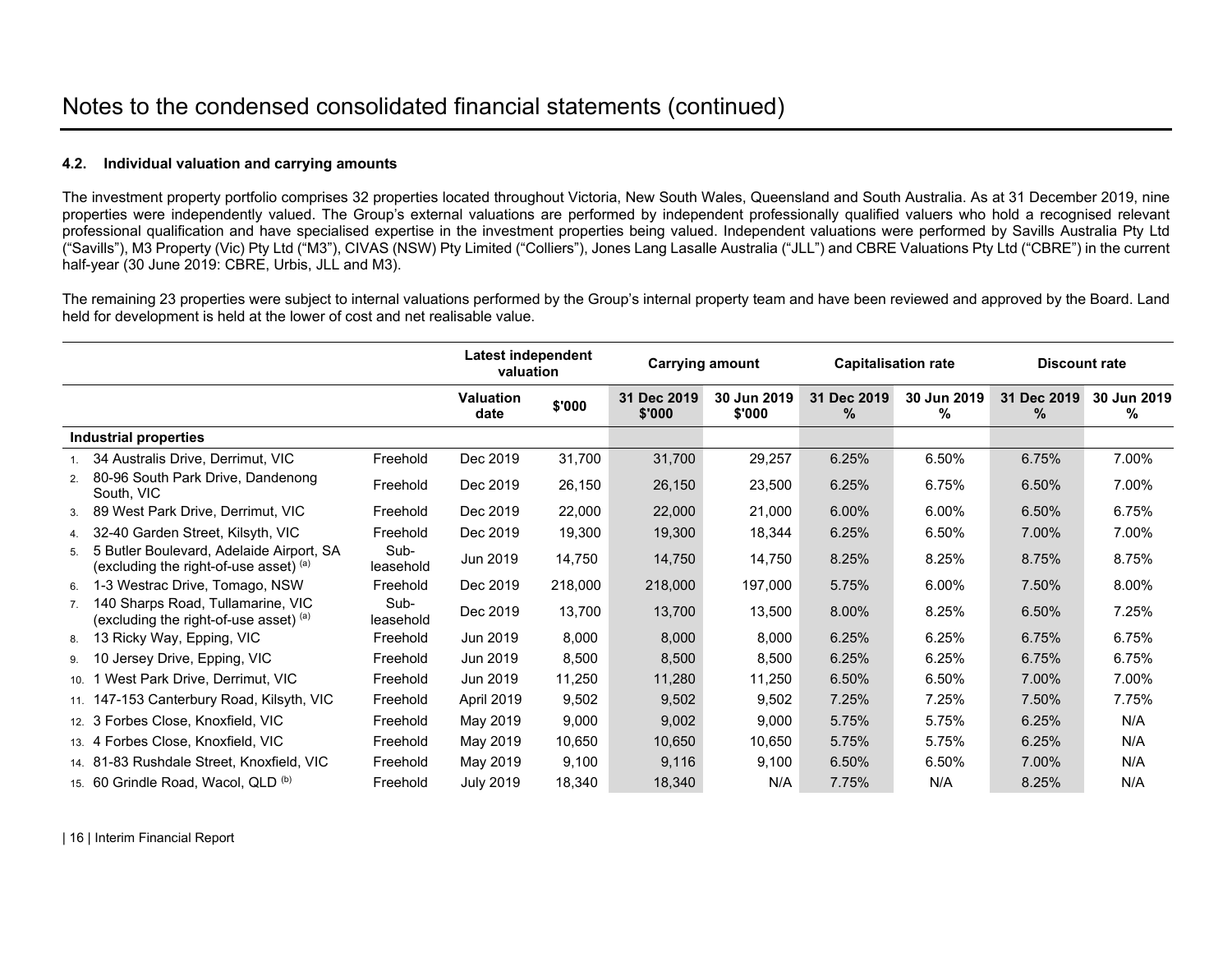# Notes to the condensed consolidated financial statements (continued)

|     | 16. 350 Cooper Street, Epping, VIC (b)                          | Freehold | Dec 2019  | 11,115  | 11,115  | N/A            | $6.00\%$ | N/A   | 7.00% | N/A   |
|-----|-----------------------------------------------------------------|----------|-----------|---------|---------|----------------|----------|-------|-------|-------|
|     | 17. 356 Cooper Street, Epping, VIC (b)                          | Freehold | Dec 2019  | 17,985  | 17,985  | N/A            | $6.00\%$ | N/A   | 7.00% | N/A   |
|     | <b>Office properties</b>                                        |          |           |         |         |                |          |       |       |       |
|     | 18. 7 Clunies Ross Court and 17-19<br>McKechnie Drive, BTP, QLD | Freehold | Jun 2019  | 49,500  | 49,985  | 49,500         | 7.25%    | 7.25% | 7.75% | 7.75% |
| 19. | BTP Central, BTP, QLD <sup>#</sup>                              | Freehold | Jun 2019  | 39,500  | 39,609  | 39,500         | 7.50%    | 7.50% | 8.00% | 8.00% |
|     | 20. 8 Clunies Ross Court and 9 McKechnie<br>Drive, BTP, QLD     | Freehold | Jun 2019  | 25,500  | 25,219  | 25,500         | 7.50%    | 7.50% | 7.75% | 7.75% |
|     | 21. 37 Brandl St, BTP, QLD                                      | Freehold | Jun 2019  | 15,250  | 15,292  | 15,250         | 7.50%    | 7.50% | 8.00% | 8.00% |
| 22. | 18 Brandl St, BTP, QLD                                          | Freehold | Jun 2019  | 13,250  | 13,338  | 13,250         | 8.00%    | 8.00% | 8.25% | 8.25% |
| 23. | 88 Brandl St, BTP, QLD                                          | Freehold | Jun 2019  | 15,000  | 15,538  | 15,000         | 7.75%    | 7.75% | 8.00% | 8.00% |
| 24. | 10 Brandl St, BTP, QLD <sup>(b)</sup>                           | Freehold | Sept 2019 | 10,000  | 10,000  | $\blacksquare$ | 8.25%    | N/A   | 8.50% | N/A   |
| 25. | Building A, 1 Homebush Bay Drive,<br>Rhodes, NSW                | Freehold | Dec 2019  | 108,000 | 108,000 | 110,510        | 5.88%    | 6.00% | 7.00% | 7.00% |
| 26. | Building C, 1 Homebush Bay Drive,<br>Rhodes, NSW                | Freehold | Dec 2018  | 86,000  | 86,054  | 86,015         | 6.00%    | 6.00% | 7.00% | 7.00% |
|     | Land held for development                                       |          |           |         |         |                |          |       |       |       |
|     | 27. 45 & 45B McKechnie Drive, BTP, QLD                          | Freehold | N/A       | N/A     | 1,526   | 1,500          |          |       |       |       |
|     | <b>Total investment properties</b>                              |          |           | 821,042 | 823,651 | 739,378        |          |       |       |       |

# *The BTP Central portfolio comprises five assets located within BTP.* 

The weighted average capitalisation rates per annum for the industrial and office properties, and the Group's overall investment properties portfolio (excluding land) are:

|                                                          | 31 December 2019 | 30 June 2019 |
|----------------------------------------------------------|------------------|--------------|
| Industrial properties                                    | 6.17%            | 6.33%        |
| Office properties                                        | 6.68%            | 6.66%        |
| Group's investment properties portfolio (excluding land) | 6.39%            | 6.49%        |

#### **(a) Sub-leasehold properties and ground rent obligations**

The Group's investment properties at 140 Sharps Road, Tullamarine, VIC and 5 Butler Boulevard, Adelaide Airport, SA are each located on airport land. These are held as sub-leasehold interests with Australia Pacific Airports (Melbourne) Pty Ltd and Adelaide Airport Limited ("Airport Authority") respectively who hold head leases from the Commonwealth of Australia.

| 17 | Interim Financial Report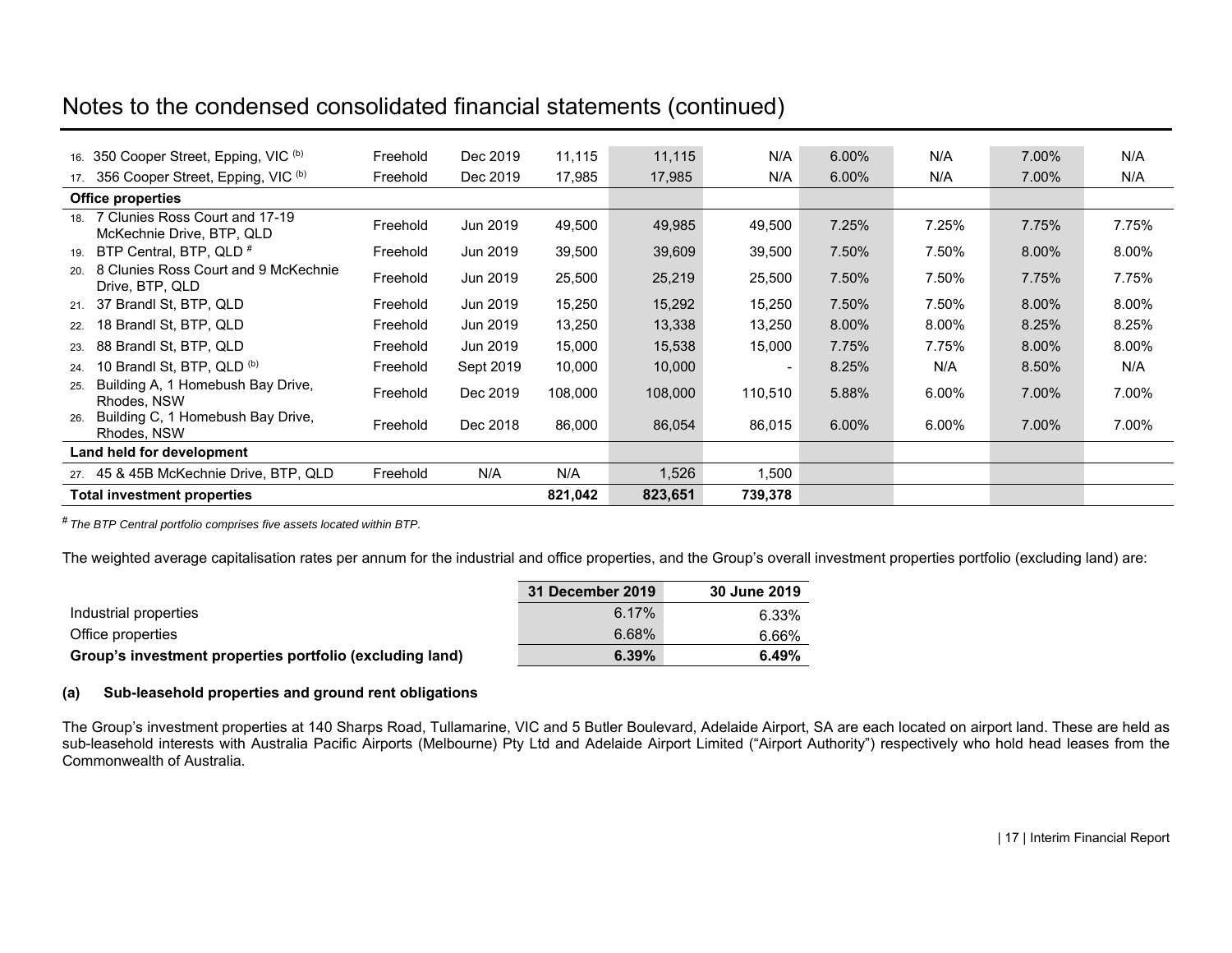#### **Impact and adoption of AASB 16** *Leases:*

The Group has adopted AASB 16 *Leases* ("AASB 16") from 1 July 2019 using the modified approach. For lessees, AASB 16 replaces the recognition and measurement requirements for operating leases (previously an off-balance sheet commitment and an expense, recognised on a straight-line basis over the lease term) with both a right-of-use ("ROU") asset and a corresponding liability to be recognised in the consolidated statement of financial position for all qualifying leases.

On initial application date, 1 July 2019, the Group has recognised the ROU asset at an amount equal to the lease liability which are initially measured at the present value of the unavoidable lease payments (inclusive of incentives and costs), discounted using the Group's incremental borrowing rate of 3.36%.

The Group's ROU assets include the two ground leases which meet the definition of investment property under AASB 140 *Investment Property* ("AASB 140") and is measured at fair value and presented as investment property in the consolidated statement of financial position. Change in fair value of these ROU assets is presented separately from the interest expense recognised on the lease liability in the consolidated statement of profit or loss and comprehensive income.

The lease liability is subsequently increased by the interest expense on the lease liability (using the effective interest method) and reduced by lease payments made. Interest expense recognised on the lease liability are presented as a component of finance cost in the consolidated statement of profit or loss and other comprehensive income.

On 1 July 2019, the Group recognised \$19,450,000 of investment property – ROU assets and \$19,450,000 of lease liabilities in the consolidated statement of financial position. During the period ended 31 December 2019, the Group recognised \$202,000 fair value gain on the investment property – ROU assets and \$326,000 of interest expense on the lease liability in the consolidated statement of profit or loss and other comprehensive income.

#### **(b) Acquisitions**

During the half-year period, the Group acquired four industrial properties, being 60 Grindle Road, Wacol, QLD, 350 and 356 Cooper Street, Epping, VIC and an office property, being 10 Brandl St, BTP, QLD for a total of \$57,140,000 (excluding transaction costs). These acquisitions were financed with debt drawn from the Group's existing revolving cash advance facility and capital raise (or equity raise).

## CAPITAL STRUCTURE, FINANCING AND RISK MANAGEMENT

This section outlines how the Group manages its capital structure and related financing activities and presents the resultant returns delivered to securityholders via distributions and earnings per security.

#### 5. CONTRIBUTED EQUITY

#### **5.1. Carrying amount**

|                                                   | 31 December 2019<br>\$'000 | 31 December 2018<br>\$'000 |
|---------------------------------------------------|----------------------------|----------------------------|
| At the beginning of the period                    | 352,078                    | 302,792                    |
| Issue of new securities                           | 46,865                     |                            |
| Equity issuance costs (net of income tax benefit) | (683)                      |                            |
| At the end of the period                          | 398,260                    | 302,792                    |
|                                                   |                            |                            |
| Attributable to:                                  |                            |                            |
| Security holders of Industria Trust No.1          | 290,996                    | 220,152                    |
| Security holders of non-controlling interests     | 107,264                    | 82,640                     |
|                                                   | 398,260                    | 302.792                    |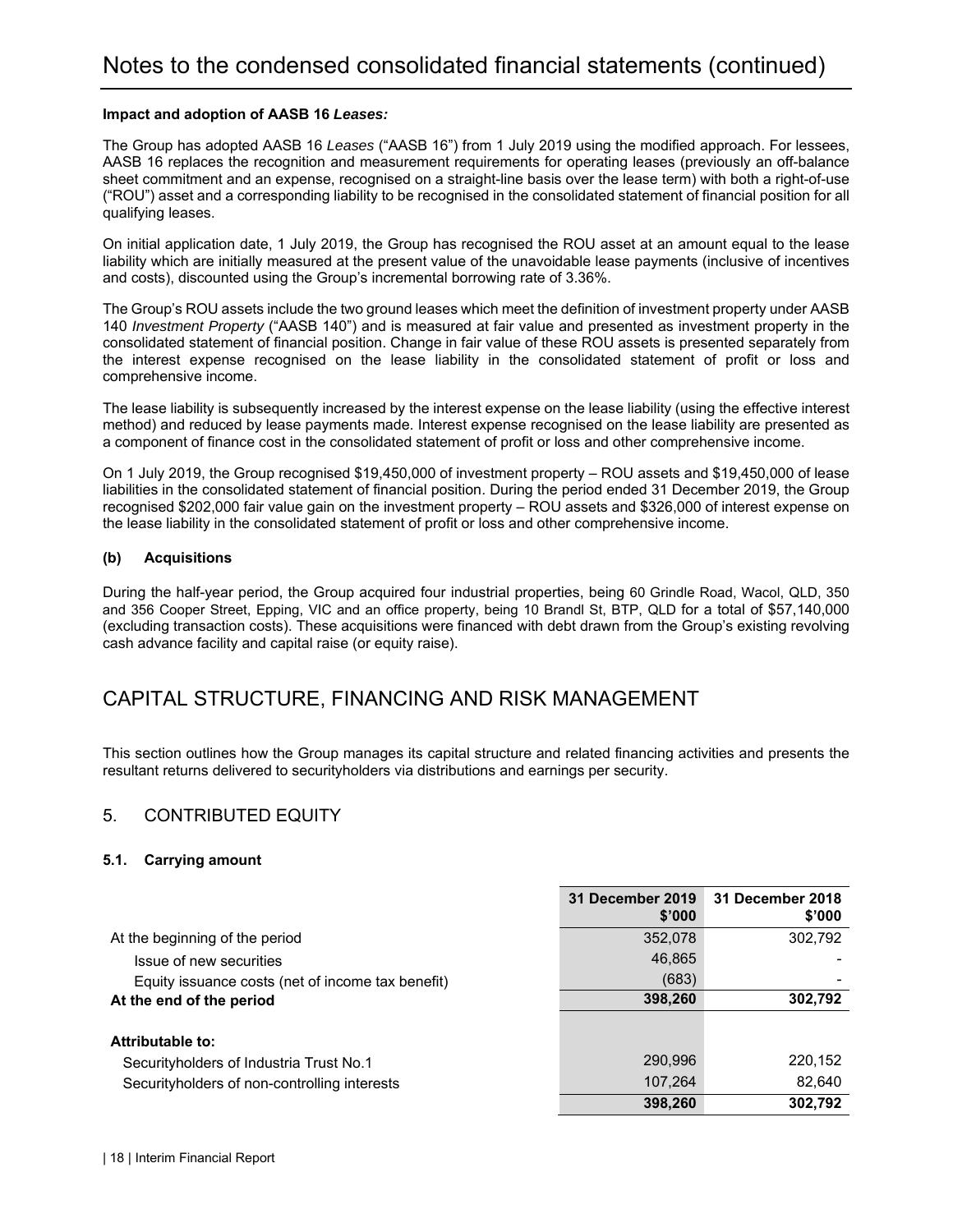# Notes to the condensed consolidated financial statements (continued)

#### **5.2. Number of securities on issue**

|                                | No.         | 31 December 2019 31 December 2018<br>No. |
|--------------------------------|-------------|------------------------------------------|
| At the beginning of the period | 181.153.430 | 162.839.743                              |
| Issue of new securities        | 16.272.589  |                                          |
| At the end of the period       | 197.426.019 | 162,839,743                              |

#### 6. DISTRIBUTIONS

|                                         |                              | 31 December 2019 |                              | 31 December 2018 |
|-----------------------------------------|------------------------------|------------------|------------------------------|------------------|
|                                         | <b>Cents per</b><br>security | \$'000           | <b>Cents per</b><br>security | \$'000           |
| Distributions paid during the period:   |                              |                  |                              |                  |
| Period ended 30 Sep                     | 4.3750                       | 7.926            | 4.2500                       | 6.921            |
| Distributions payable:                  |                              |                  |                              |                  |
| Period ended 31 Dec                     | 4.3750                       | 8.637            | 4.2500                       | 6.921            |
| <b>Total distributions paid/payable</b> | 8.7500                       | 16,563           | 8.5000                       | 13.842           |

#### 7. EARNINGS PER SECURITY

|                                                               | 31 December 2019 31 December 2018 |         |
|---------------------------------------------------------------|-----------------------------------|---------|
| Profit / (loss) after tax $(\$'000)$                          | 39.271                            | 14.581  |
| Weighted average number of securities outstanding (thousands) | 183.433                           | 162.840 |
| Basic and diluted earnings (cents per security)               | 21.41                             | 8.95    |

No dilutive securities were issued/on issue during the period (31 December 2019: nil).

#### 8. BORROWINGS

|                                  | 31 December 2019<br>\$'000 | 30 June 2019<br>\$'000 |
|----------------------------------|----------------------------|------------------------|
| <b>Current</b>                   |                            |                        |
| Bank loans drawn - secured       | 36,250                     |                        |
| Capitalised borrowing cost       | (240)                      |                        |
| Non-current                      |                            |                        |
| Bank loans drawn - secured       | 224,148                    | 225,000                |
| Capitalised borrowing cost       | (437)                      | (749)                  |
| Total borrowings at balance date | 259,721                    | 224,251                |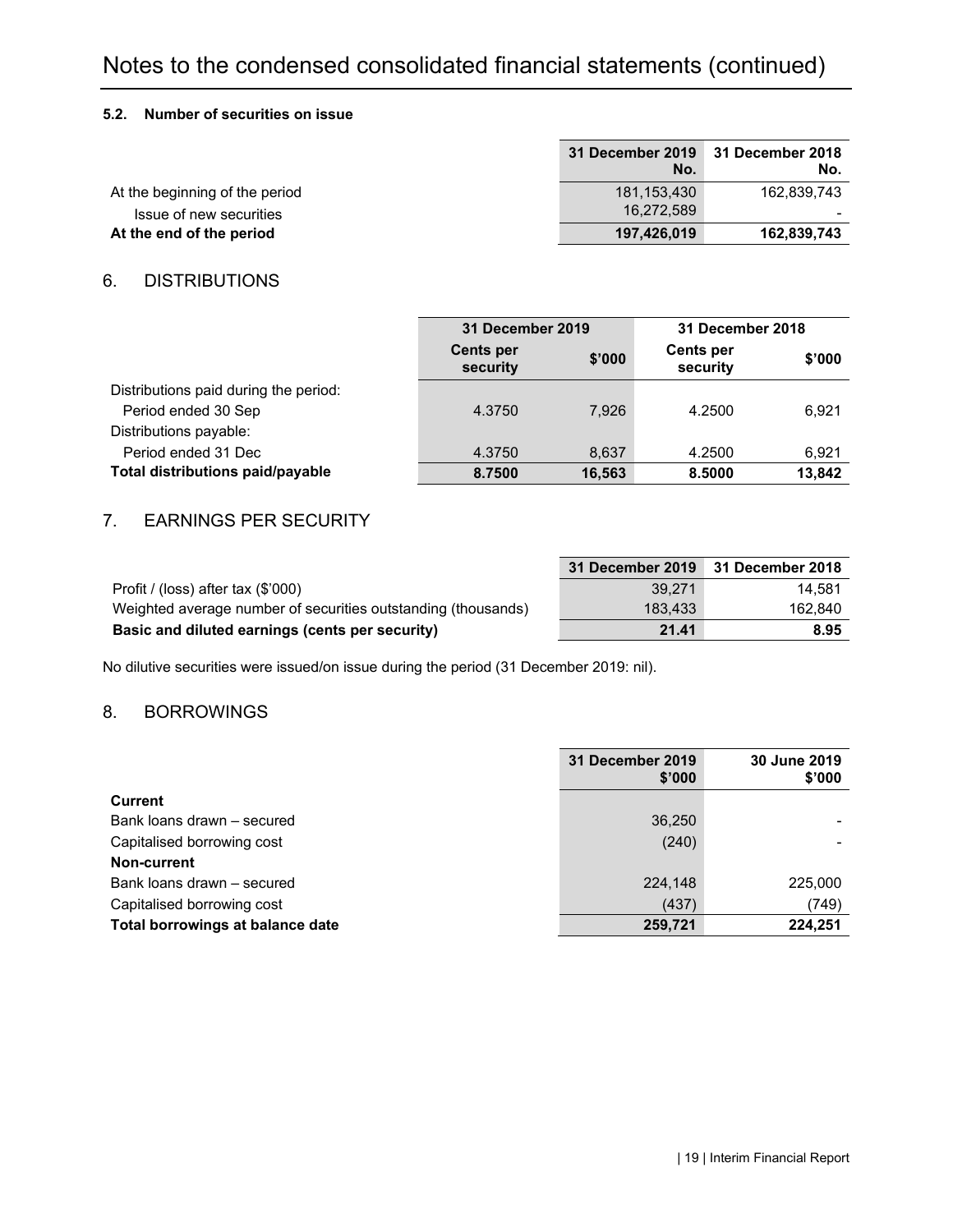#### **8.1. Summary of borrowing arrangements**

APN Industria REIT has a \$270 million revolving cash advance facility with three major Australian banks.

|                                      | 31 December 2019<br>\$'000 | 30 June 2019<br>\$'000 |
|--------------------------------------|----------------------------|------------------------|
| Loan facility limit                  | 270.000                    | 270,000                |
| Facilities drawn at balance date     | (260, 398)                 | (225,000)              |
| Facilities not drawn at balance date | 9.602                      | 45,000                 |

As at 31 December 2019, the revolving cash advance facility has the following expiry profile:

- Tranche B1: \$36,250,000 repayable December 2020;
- Tranche B2: \$86,250,000 repayable September 2021;
- Tranche A3: \$20,000,000 repayable June 2022;
- Tranche A1: \$56,250,000 repayable June 2023;
- Tranche C1: \$15,000,000 repayable June 2023;
- $\bullet$  Tranche D: \$10,000,000 repayable May 2024;
- Tranche A2: \$36,250,000 repayable September 2024; and
- Tranche C2: \$10,000,000 repayable September 2024.

The revolving cash advance facility is secured and cross collateralised over the Group's investment properties (by first registered real property mortgages) and other assets (via a first ranking general "all assets" security agreement).

On 29 January 2020, an extension of an existing debt facility to June 2022 from an incumbent financier was approved, which included a \$10 million increase in the facility limit.

The debt facility contains both financial and non-financial covenants and undertakings that are customary for secured debt facilities of this nature. The key financial covenants (with capitalised terms being defined terms in the debt facility agreement) that apply to the Group are as follows:

|                                                     |                                                                                                                  | 31 December 2019       |
|-----------------------------------------------------|------------------------------------------------------------------------------------------------------------------|------------------------|
| Loan to Value Ratio<br>("LVR")                      | At all times, LVR does not exceed 55%.                                                                           | 31.66%                 |
| Gearing Ratio                                       | At all times, gearing ratio does not exceed 55%.                                                                 | 33.43%                 |
| Net Rental Income to<br>Interest Costs Ratio        | At all times, the net rental income to interest costs ratio under<br>the facility does not fall below 2.0 times. | $6.75 \; \text{times}$ |
| Weighted Average Lease<br>Length to Expiry ("WALE") | WALE for the portfolio will be greater than 2.5 years.                                                           | 5.73 years             |

#### **8.2. Finance costs**

|                                     | \$'000 | 31 December 2019 31 December 2018<br>\$'000 |
|-------------------------------------|--------|---------------------------------------------|
| Interest expense paid / payable 1   | 3.710  | 4,034                                       |
| Amortisation of borrowing costs     | 123    | 200                                         |
| Interest expense on lease liability | 326    |                                             |
|                                     | 4.159  | 4.234                                       |

<sup>1</sup> Interest expense also includes the interest income / expense upon settlement of the interest rate contracts that the Group has entered during the year. Generally, the interest rate contracts settle monthly and the difference between the fixed and floating interest rate is settled on a net *basis by the relevant counterparty.*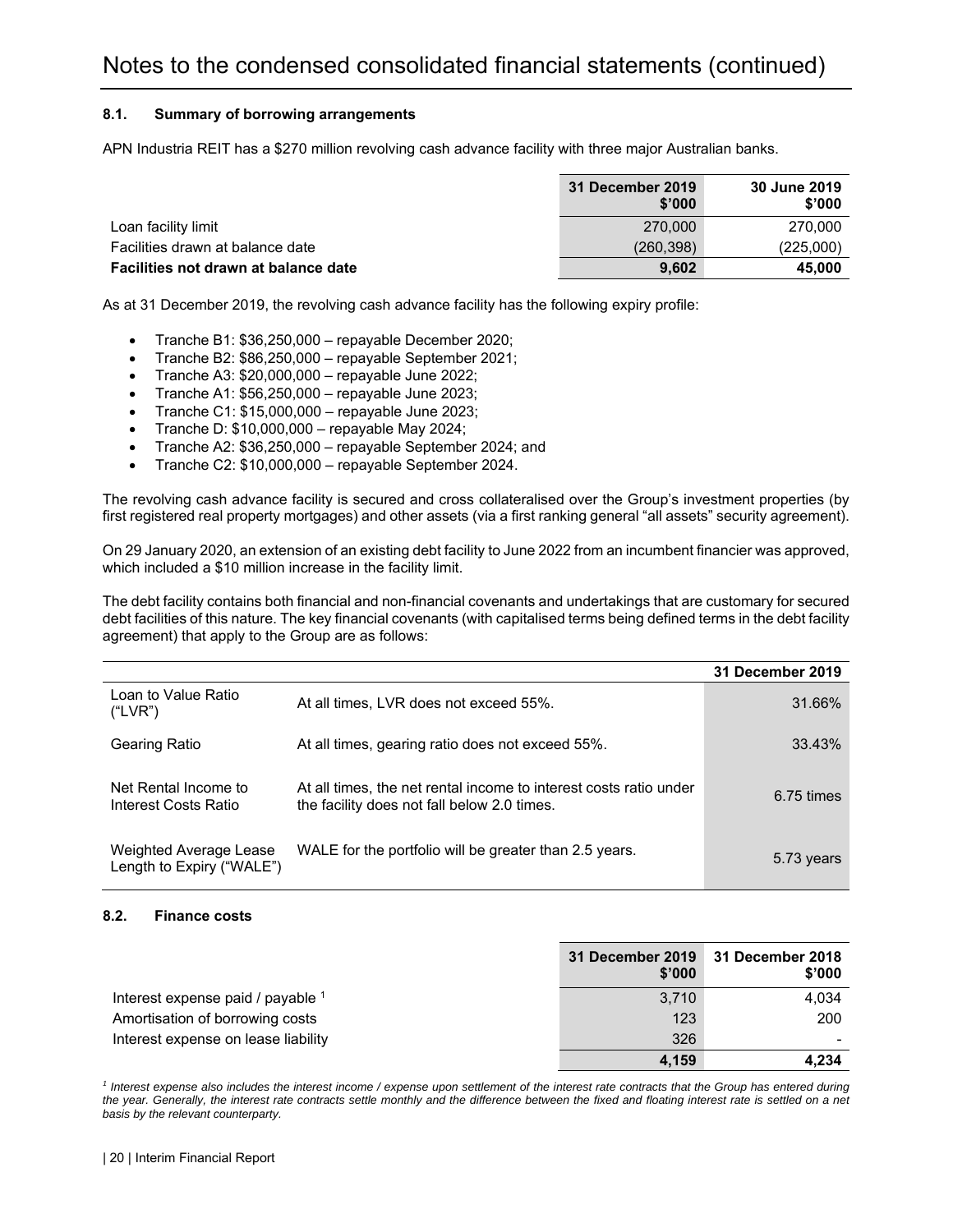#### **8.3. Derivatives – interest rate contracts**

The Group has exposure to a debt facility that is subject to floating interest rates. The Group uses derivative financial instruments on a portfolio basis to manage its exposure to interest rates such as interest rate swaps (to lock in fixed interest rates) and/or interest rate caps (to limit exposure to rising floating interest rates).

All derivative financial instruments are entered into on terms that provide pari-passu security and cross collateralisation rights over the Group's investment properties (via first registered real property mortgages) and other assets (via a first ranking general "all assets" security agreement) pursuant to the Group's revolving cash advance facility.

Generally, interest rate contracts settle on a monthly basis coinciding with the dates on which the interest is payable on the underlying debt. The floating rate incurred on the debt is Australian BBSY. The difference between the fixed and floating interest rate is settled on a net basis by the relevant counterparty. The interest rate contracts have not been identified as hedging instruments and any movements in the fair value are recognised immediately in the condensed consolidated statement of profit or loss and other comprehensive income.

|                                | 31 December 2019<br>\$'000 | 30 June 2019<br>\$'000 |
|--------------------------------|----------------------------|------------------------|
| <b>Current liabilities</b>     |                            |                        |
| Interest rate contracts        | (1,832)                    | (1,631)                |
|                                |                            |                        |
| <b>Non-current liabilities</b> |                            |                        |
| Interest rate contracts        | (4, 199)                   | (4, 575)               |

#### 9. FAIR VALUE HIERARCHY

The following table provides an analysis of investment properties and financial instruments that are measured at fair value at 31 December 2019, grouped into Levels 1 to 3 based on the degree to which the fair value inputs is observable:

|                         | Fair value measurement as at 31 December 2019                                  |         |         |         |
|-------------------------|--------------------------------------------------------------------------------|---------|---------|---------|
|                         | Total<br>Level 1<br>Level 2<br>Level 3<br>\$'000<br>\$'000<br>\$'000<br>\$'000 |         |         |         |
| Investment properties   |                                                                                |         | 823,651 | 823,651 |
| Interest rate contracts | $\overline{\phantom{0}}$                                                       | (6,031) |         | (6,031) |
| Total                   |                                                                                | (6,031) | 823,651 | 817,620 |

|                         | Fair value measurement as at 30 June 2019 |                   |                   |                 |
|-------------------------|-------------------------------------------|-------------------|-------------------|-----------------|
|                         | Level 1<br>\$'000                         | Level 2<br>\$'000 | Level 3<br>\$'000 | Total<br>\$'000 |
| Investment properties   |                                           |                   | 739.378           | 739,378         |
| Interest rate contracts | -                                         | (6,206)           |                   | (6,206)         |
| Total                   | -                                         | (6, 206)          | 739,378           | 733,172         |

- Level 1 fair value measurements are those derived from quoted prices in active markets for identical assets or liabilities.
- Level 2 fair value measurements are those derived from inputs other than quoted prices included within Level 1 that are observable for the asset or liability, either directly (that is, as prices) or indirectly (that is, derived from prices).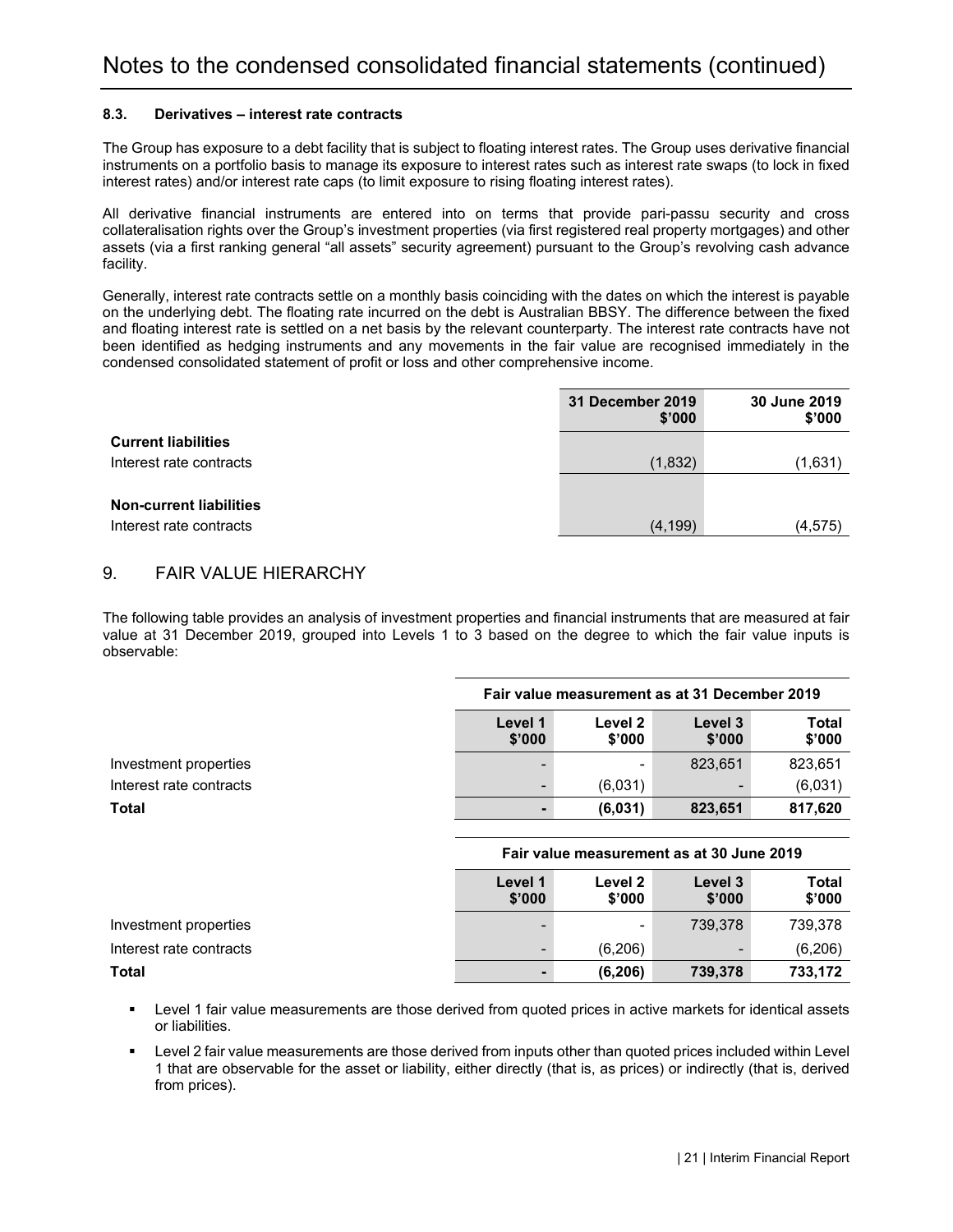Level 3 fair value measurements are those derived from valuation techniques that include inputs for the asset or liability that are not based on observable market data (unobservable inputs). The adopted valuation for investment properties, including property under development which is substantially complete and has precommitted leases, is the mid-point of the valuations determined using the discounted cash flow ("DCF") method and the income capitalisation method. The DCF and income capitalisation methods use unobservable inputs (i.e. key estimates and assumptions) in determining fair value, as per the table below:

| Unobservable inputs                  | Fair value measurement<br>sensitivity to significant<br>increase in input | Fair value measurement<br>sensitivity to significant<br>decrease in input |
|--------------------------------------|---------------------------------------------------------------------------|---------------------------------------------------------------------------|
| Net passing rent                     | Increase                                                                  | Decrease                                                                  |
| Net market rent                      | Increase                                                                  | Decrease                                                                  |
| 10-year average market rental growth | Increase                                                                  | Decrease                                                                  |
| Adopted capitalisation rate          | Decrease                                                                  | Increase                                                                  |
| Adopted terminal yield               | Decrease                                                                  | Increase                                                                  |
| Adopted discount rate                | Decrease                                                                  | Increase                                                                  |

There were no transfers between Levels during the half-year (30 June 2019: nil).

#### 10. COMMITMENT AND CONTINGENCIES

There have been no changes to the contractual obligations disclosed in the Group's annual financial report for the financial year ended 30 June 2019, and there are no other commitments and contingencies in effect at 31 December 2019 other than as disclosed in note 4.

## OTHER NOTES

#### 11. RELATED PARTY TRANSACTIONS

#### **11.1. Transactions with key management personnel**

The Group does not employ personnel in its own right. However, it is required to have a Responsible Entity to manage the activities of the Trust and its controlled entities. As such there are no staff costs (including fees paid to directors of the Responsible Entity or Industria Company No.1 Limited) included in the condensed consolidated statement of profit or loss and other comprehensive income.

No fees have been paid to the directors of APN Funds Management Limited in their capacity as directors of the Responsible Entity of the Group.

#### **11.2. Transactions with the Responsible Entity and related body corporates**

The Responsible Entity of Industria Trust No. 1 is APN Funds Management Limited ("APN FM") (ACN 080 674 479). APN FM's immediate and ultimate parent entity is APN Property Group Limited (ACN 109 846 068). Accordingly transactions with entities related to APN Property Group Limited are disclosed below.

Transactions with the Responsible Entity have taken place at arm's length and in the ordinary course of business. These transactions are as follows: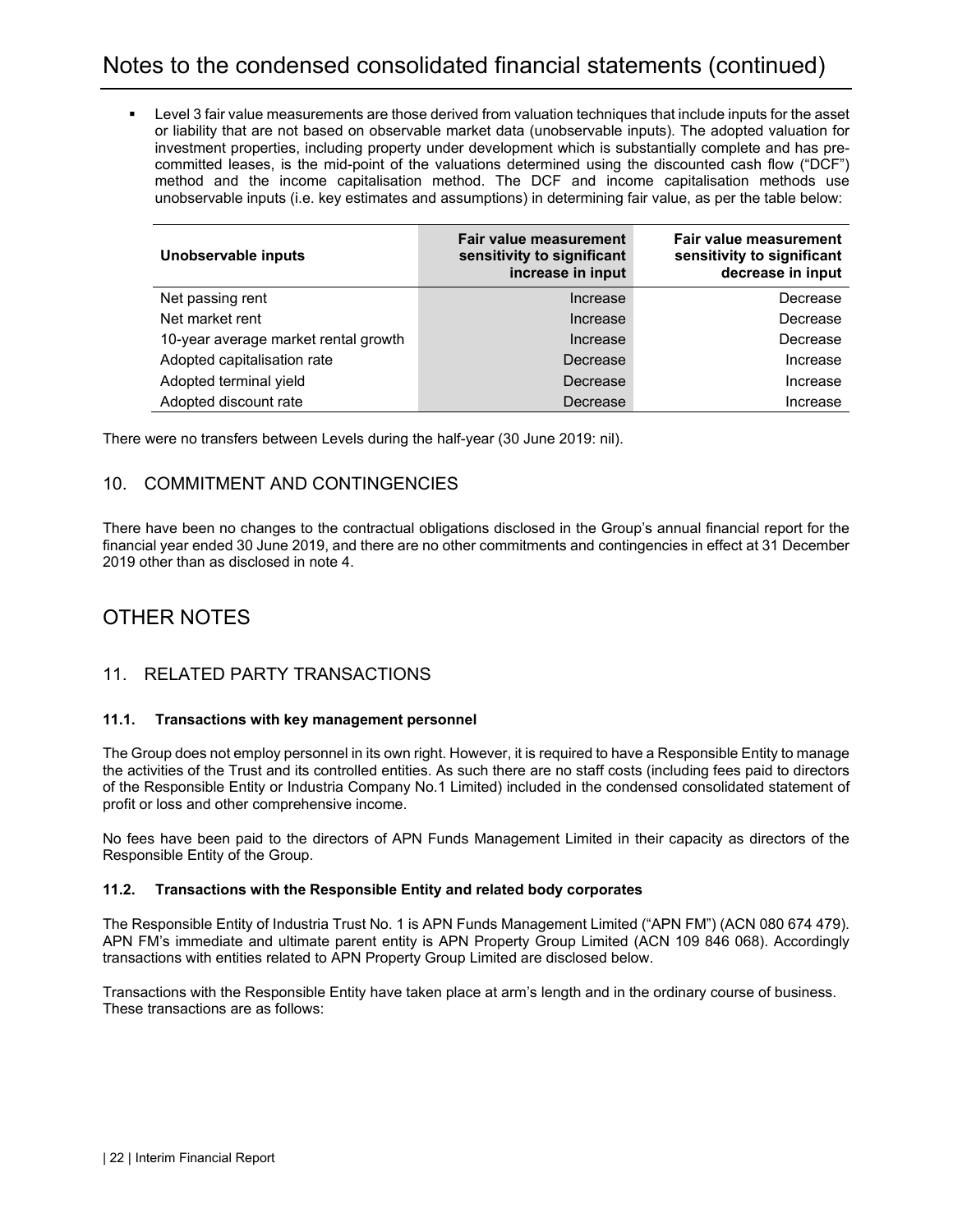# Notes to the condensed consolidated financial statements (continued)

|                                                   | 31 December 2019         |                          | 31 December 2018 |                   |
|---------------------------------------------------|--------------------------|--------------------------|------------------|-------------------|
|                                                   | Paid<br>\$'000           | <b>Payable</b><br>\$'000 | Paid<br>\$'000   | Payable<br>\$'000 |
| Management fees <sup>1</sup>                      | 1.036                    | 1.093                    | 946              | 962               |
| Property management and leasing fees <sup>2</sup> | $\overline{\phantom{a}}$ | 234                      | ۰                | 64                |
|                                                   | 1,036                    | 1,327                    | 946              | 1,026             |

<sup>1</sup> APN FM is entitled to a base management fee of 0.55% per annum of the gross asset value of APN Industria REIT as a whole (reducing to *0.50% p.a. of Gross Asset Value in excess of \$750m and 0.45% p.a. of gross asset value in excess of \$1,500m). Management fees are allocated to the entities comprising APN Industria REIT on a fair and reasonable basis and in accordance with each entities' Constitution.* 

<sup>2</sup> *APN FM provides property management and leasing services to the Group. These services can be carried out by APN FM or sub-contracted to one or more third parties. In the event that APN FM provides property management or leasing services without engaging third parties, APN FM is entitled to charge a fee of up to 3% of annual gross income and leasing fees at market rates.* 

#### **11.3. Security holdings and associated transactions with related parties**

The below table shows the number of APN Industria REIT securities held by related parties (including managed investment schemes for which a related party is the Responsible Entity or Fund Manager) and the distributions received, or receivable are set out as follows:

|                                   | 31 December 2019        |                            | 31 December 2018        |                           |  |
|-----------------------------------|-------------------------|----------------------------|-------------------------|---------------------------|--|
|                                   | Number of<br>securities | <b>Distributions</b><br>\$ | Number of<br>securities | <b>Distributions</b><br>5 |  |
| <b>APN Property Group Limited</b> | 8,385                   | 1,257,235                  | 26,995,821              | 2,292,746                 |  |
| APD Trust                         | 28,719,327              | 1,256,471                  |                         |                           |  |
| APN AREIT Fund                    | 5,045,730               | 430.711                    | 4.799.094               | 407,923                   |  |
| APN CFS AREIT Fund                | 786,450                 | 67,133                     | 748,009                 | 63,581                    |  |
| APN Property for Income Fund      | 420,562                 | 40,275                     | 500,005                 | 42,500                    |  |
| APN Property for Income Fund 2    | 140,471                 | 13,478                     | 167,605                 | 14,246                    |  |
| Geoff Brunsdon AM                 | 66,463                  | 5,816                      | 62,500                  | 5,313                     |  |
| Chris Aylward                     | 120,000                 | 10.500                     |                         | 6,375                     |  |
| <b>Tim Slattery</b>               | 7,629                   | 668                        | 3,666                   | 312                       |  |
| Total                             | 35,315,017              | 3,082,287                  | 33,276,700              | 2,832,996                 |  |

As at 31 December 2019, 17.89% (2018: 20.44%) of APN Industria REIT stapled securities were held by related parties.

#### 12. SUBSEQUENT EVENTS

On 29 January 2020, an extension of an existing debt facility to June 2022 from an incumbent financier was approved, which included a \$10 million increase in the facility limit.

There has not been any other matter or circumstance occurring subsequent to the end of the half-year that has significantly affected, or may significantly affect, the operations of the Group, the results of the Group, or the state of affairs of the Group in future financial years.